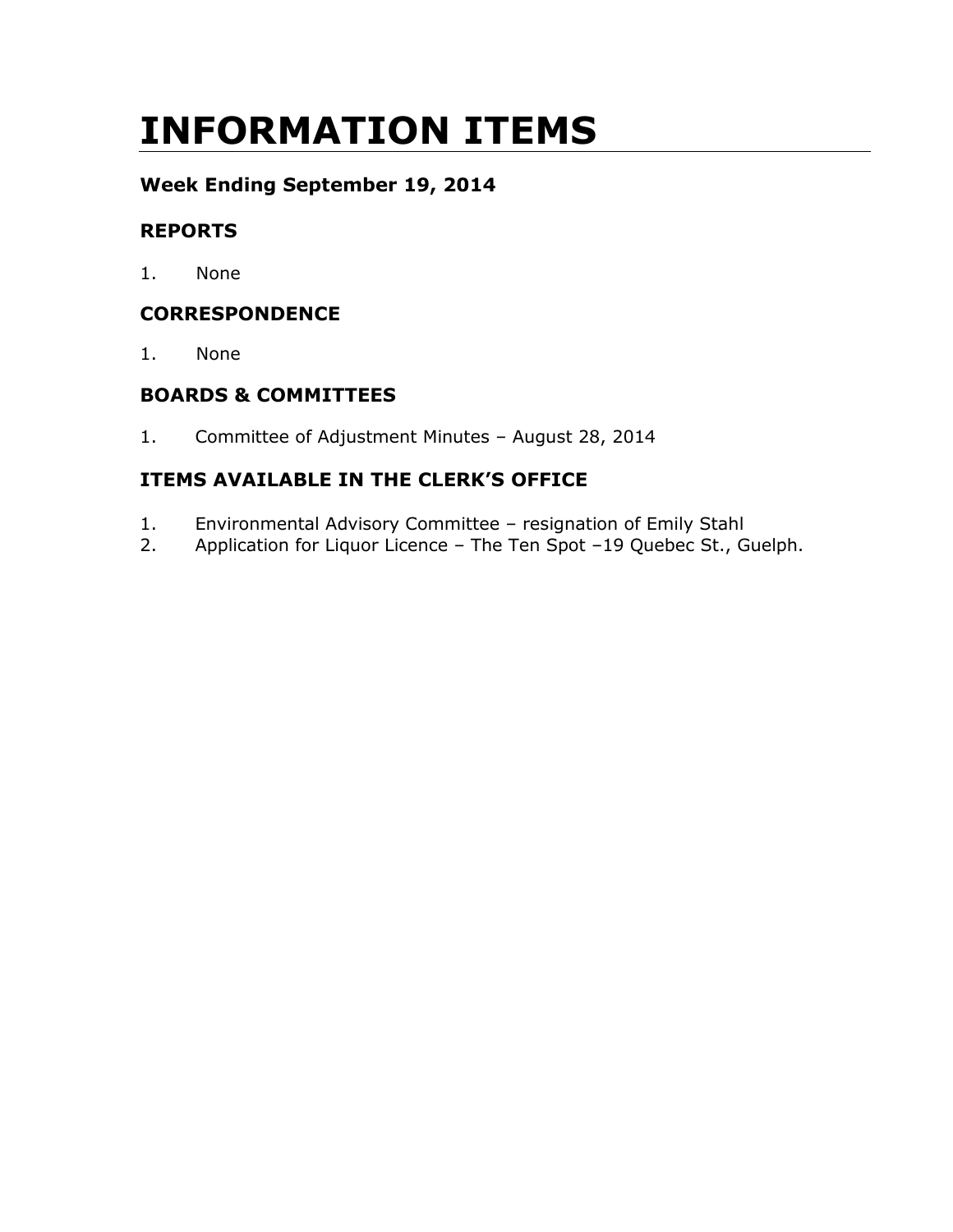# **COMMITTEE OF ADJUSTMENT**

# Minutes

The Committee of Adjustment for the City of Guelph held its Regular Meeting on Thursday August 28, 2014 at 4:00 p.m. in Council Chambers, City Hall, with the following members present:

> R. Funnell, Chair B. Birdsell (arrived at 4:26 p.m.) C. Downer (left at 6:30 p.m.) L. McNair (left at 4:24 p.m. and returned at 4:27 p.m.) K. Ash

Regrets: J. Hillen

Staff Present: M. Witmer, Planner

- L. Sulatycki, Planner
- T. Russell, Secretary-Treasurer
- S. Samuel, Legislative Coordinator

## Declarations of Pecuniary Interest

There were no declarations of pecuniary interest.

#### Meeting Minutes

Moved by L. McNair and seconded by C. Downer,

"THAT the Minutes from the August 14, 2014 Regular Meeting of the Committee of Adjustment, be approved as printed and circulated."

Carried

## Other Business

Secretary-Treasurer T. Russell informed the Committee that an appeal to the Ontario Municipal Board has been filed regarding 16 Maple Street (File A-72/14). This appeal was received today on behalf the Old University Residents Association regarding the Committee's decision on this application. The basis for appeal was that the procedure for notification (sign) was not followed. A copy of the Appellant Form was provided to the Committee members.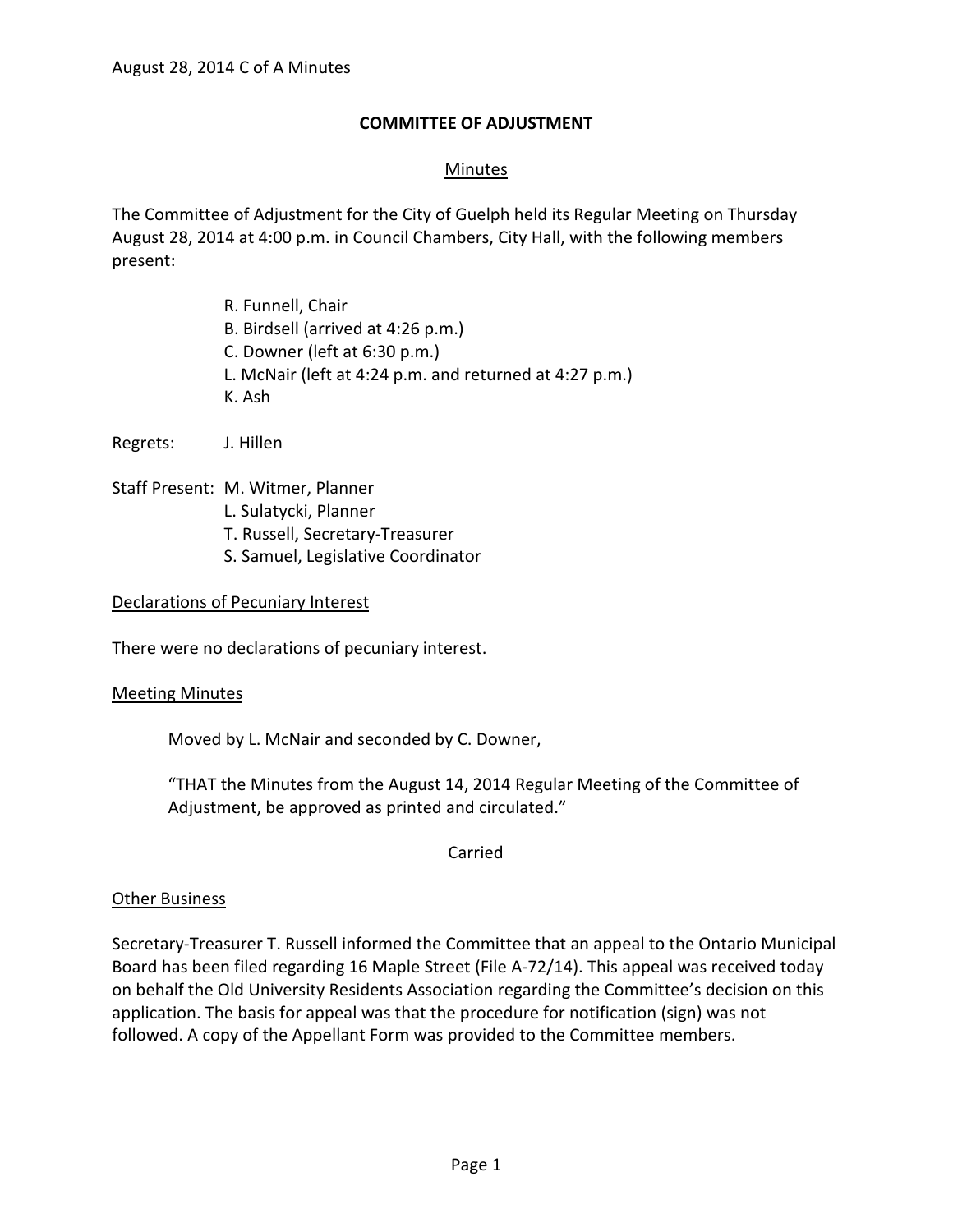Chair R. Funnell reminded the Committee members and members of the public wishing to address an application to speak into the microphone so everyone present can hear. He stated that anyone who wants to receive a written copy of the decision for any of the applications must submit a written request to the Secretary-Treasurer.

Committee member K. Ash stated that she had difficulties reading the copies of the applications that were sent via email. She stated that she is hoping to get paper copies of the applications when the agenda package is sent out by staff, commencing at the first meeting in October. Secretary-Treasurer T. Russell stated that she is concerned about staff resources, the amount of paper consumed, the additional cost of postage and if the applicant or the City provides the copies. Committee member K. Ash indicated that in other municipalities the onus is on the applicant to provide copies staff. Chair R. Funnell stated that he will leave it for staff to figure out how this can be managed.

Moved by K. Ash and seconded by B. Birdsell,

"THAT the Committee members be provided with copies of the submitted application forms at the same time the public notices are sent by staff."

Carried

| <b>Application:</b> | $B-23/14$                                                    |
|---------------------|--------------------------------------------------------------|
| Owner:              | <b>Wellington Catholic District School Board</b>             |
| Agent:              | Brian Beatty, Black, Shoemaker, Robinson & Donaldson Limited |
| Location:           | 265 Edinburgh Road North                                     |
| In Attendance:      | <b>Nancy Shoemaker</b>                                       |

Chair R. Funnell questioned if the sign had been posted in accordance with Planning Act requirements and if the staff comments were received.

Ms. N. Shoemaker replied that the sign was posted and that comments were received. She stated that she reviewed the comments and that staff are recommending that storm sewer easements be obtained. Ms. N. Shoemaker stated that she believed the application could still go ahead for a decision, with a condition that the easements be granted. However, she understood that Planning Services staff had consulted with Legal Services staff, and their opinion was since the easement is between private property owners, the easement must be mentioned in the application. Therefore, she stated that she agreed with the recommendation to defer and will return with a new application. Ms. N. Shoemaker stated that she also wanted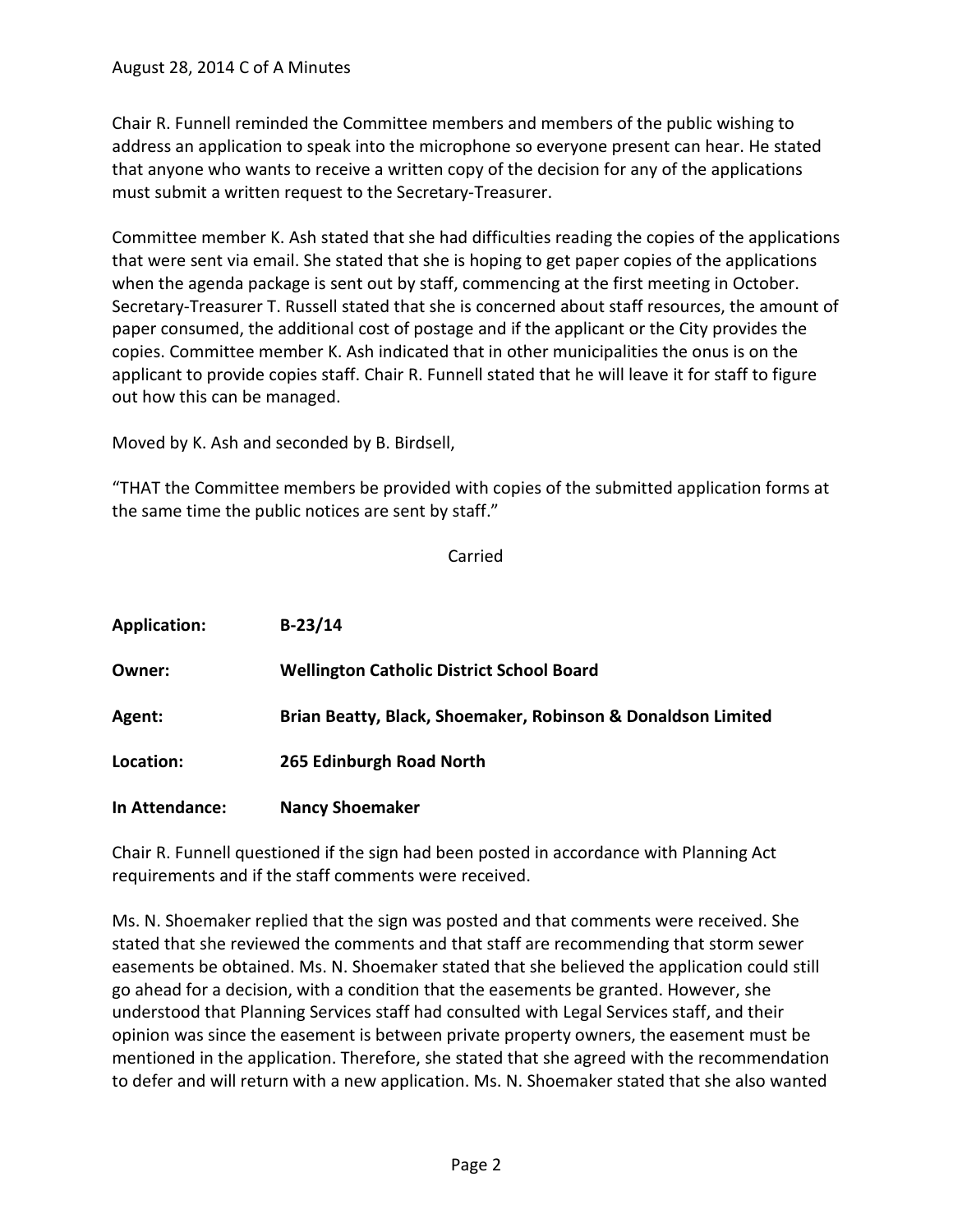to speak with Engineering staff regarding the easement, as she believed a blanket easement would be most appropriate for this property.

Moved by L. McNair seconded by C. Downer,

"THAT Application B-23/14 for the Wellington Catholic District School Board at 265 Edinburgh Road North, be deferred sinedie, to allow the applicant additional time to include the request for storm sewer easements, and in accordance with the Committee's policy on applications deferred sinedie, that the application will be considered to be withdrawn if not dealt with within 12 months of deferral and that the deferral application fee be paid prior to reconsideration of the application."

Carried

| <b>Application:</b> | $A-82/14$                                                       |
|---------------------|-----------------------------------------------------------------|
| Owner:              | 1674775 Ontario Inc.                                            |
| Agent:              | Nancy Shoemaker, Black, Shoemaker, Robinson & Donaldson Limited |
| Location:           | 375 Southgate Drive                                             |
| In Attendance:      | <b>Nancy Shoemaker</b>                                          |

Chair R. Funnell questioned if the sign had been posted in accordance with Planning Act requirements and if the staff comments were received.

Ms. N. Shoemaker replied that the sign was posted and that comments were received.

Chair R. Funnell stated that anyone who wants to receive written notice of the decision must submit a written request to the Secretary-Treasurer.

Ms. N. Shoemaker stated that this is one of the last industrial sites in this part of the Hanlon Buiness Park and that the Committee has granted similar variances in the Business Park. She indicated that this application is consistent with the area as other industrial malls with offices are nearby. She is in agreement with the recommended condition that the office uses be limited to 30% of the total gross floor area.

Secretary-Treasurer T. Russell informed the Committee that in the staff comments for File A-82/14 it noted that Heritage Planning noted that an Archaeological Assessment should be completed. Heritage Planner S. Robinson provided correspondence on August 27, 2014 that he no longer believes an Archaeological Assessment is required and has no further concerns for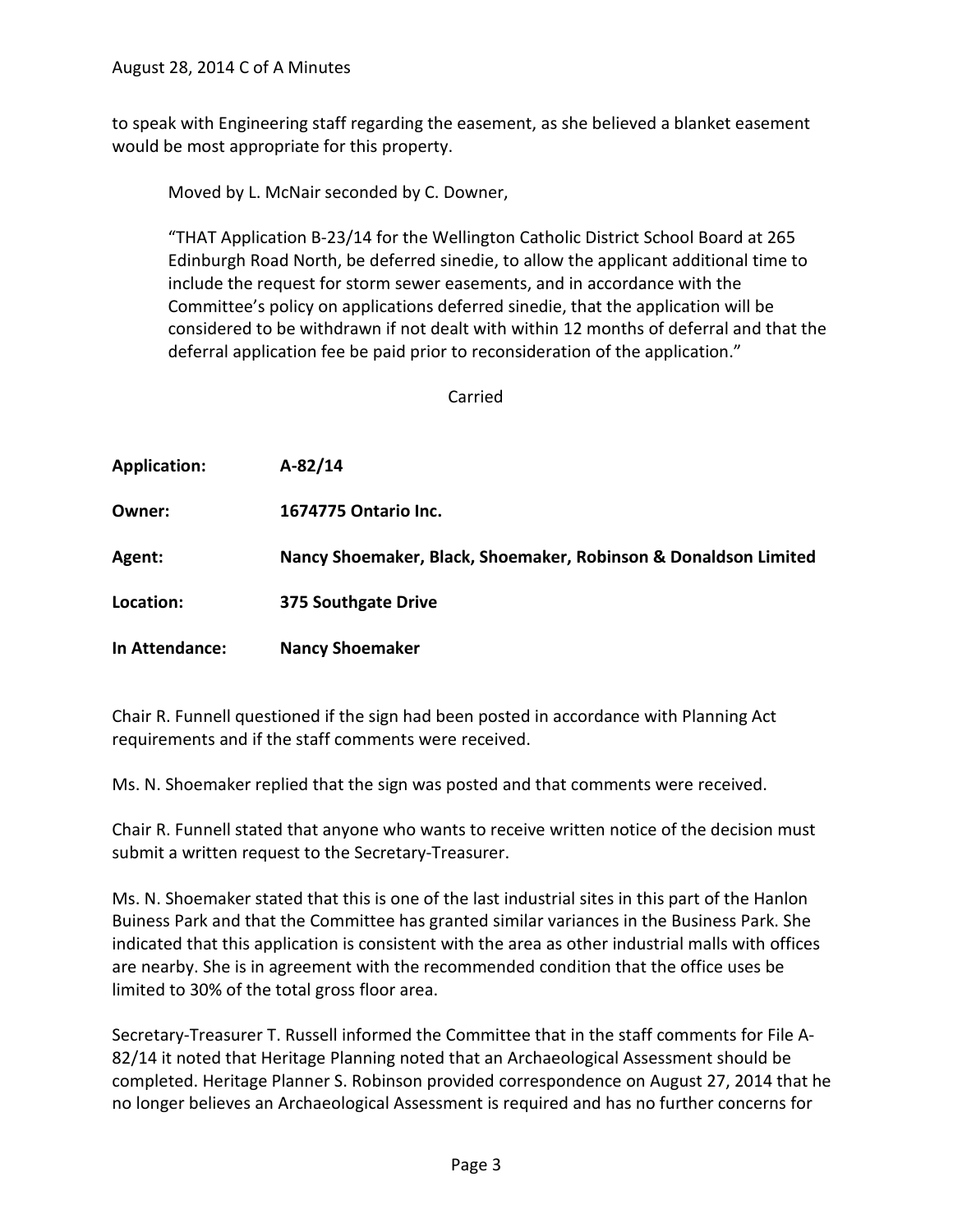archaeological resources on the subject property. A copy of the correspondence from S. Robinson, Planner was provided to the Committee members.

Secretary-Treasurer T. Russell informed the Committee that comments from Guelph Hydro Electric Systems Inc. were received after the comment package was prepared. Guelph Hydro recommended that a condition be added for File A-82/14 requiring the applicant to make arrangements for the underground servicing for the new building. Copies of Guelph Hydro's comments were provided to the Committee members.

Committee member K. Ash asked the applicant what type of storage facility is proposed. Ms. N. Shoemaker replied that she is not sure if there will be storage facility but the owner is considering a mini storage facility at the back of the property. She indicated that a concept plan had been prepared, but that the owner just wanted the flexibility to have the storage use permitted.

Committee member K. Ash questioned if outdoor storage is proposed. Ms. N. Shoemaker replied that the storage will be totally enclosed in a building.

Committee member K. Ash proposed an additional condition that storage is only permitted within an enclosed building. Planner M. Witmer stated that Planning staff will support the Committee if they would like the storage facility limited to indoor storage only.

Committee member L. McNair stated he supports Committee member K. Ash's recommended condition and requested that the condition from Planning staff be worded to read "that all office uses combined".

Chair R. Funnell asked the applicant if she accepts the recommendation being put forward. Ms. N. Shoemaker replied that she believes that outdoor storage is permitted for this property under the current zone in the Zoning By-law. She stated that the intent is to have storage enclosed, but she asked why the Committee would be more restrictive on this property than the Zoning By-law already is.

Planner M. Witmer asked for a few minutes to review the Zoning By-law. Planner M. Witmer indicated that in reviewing with the applicant and consulting the Zoning By-law, outdoor storage is permitted within the B.1 Zone, provided it is restricted to goods manufactured on site. As a result, Planner M. Witmer stated that further restriction is not necessary.

Committee member K. Ash indicated that she would like to retract the condition she proposed regarding outdoor storage.

Having considered whether or not the variance(s) requested are minor and desirable for the appropriate development and use of the land and that the general intent and purpose of the Zoning By-law and the Official Plan will be maintained, and that this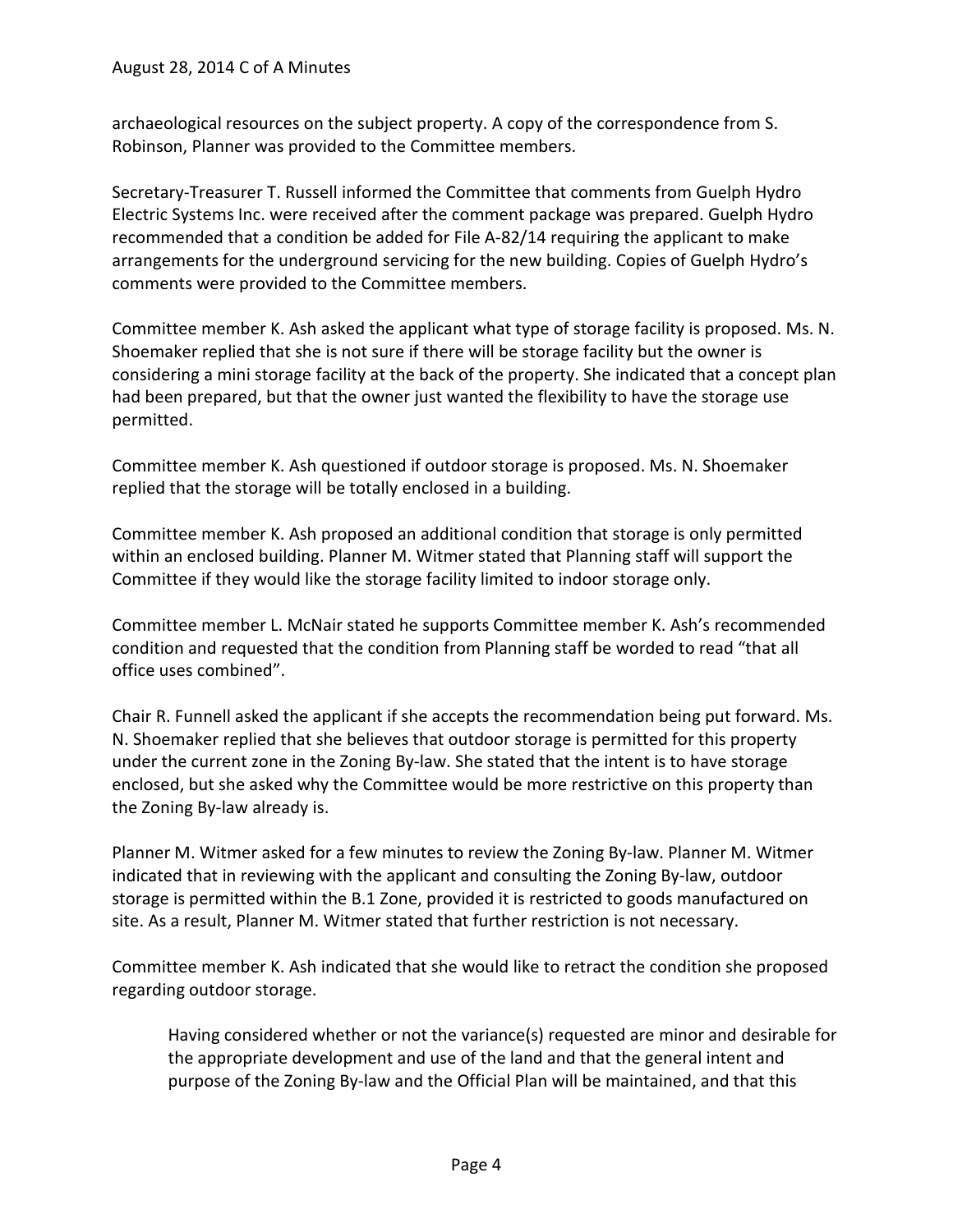application has met the requirements of Section 45(1) of the Planning Act, R.S.O. 1990, Chapter P.13 as amended,

Moved by K. Ash seconded by L. McNair,

"THAT in the matter of an application under Section 45(1) of the Planning Act, R.S.O. 1990, c.P13, as amended, variances from the requirements of Sections 7.1.1.1 and Section 7.1.1 of Zoning By-law (1995)-14864, as amended, for 375 Southgate Drive,

- a) to permit an industrial mall at 375 Southgate Drive, when the By-law does not permit an industrial mall within the B.1 Zone; and
- b) to permit an office use and a storage facility use, when the By-law does not permit an office or or storage facility use within the B.1 Zone,

be approved, subject to the following conditions:

- 1. That all office uses combined be limited to a maximum of 30% of the total gross floor area of the industrial mall building(s).
- 2. That prior to a building permit release, the applicant must make satisfactory arrangements with the Technical Service Department for the underground servicing for the new building. This will be at the applicant's expense."

Carried

- **Application: A-84/14**
- **Owner: Cedarvale Developments Ltd.**
- **Agent: John Vos, Labreche Patterson & Associates Inc.**
- **Location: 269 Grange Road**
- **In Attendance: John Vos Victor Labreche Alan Boynton Patti Brett Name not provided Steve Free Amanda Free Matt Robson**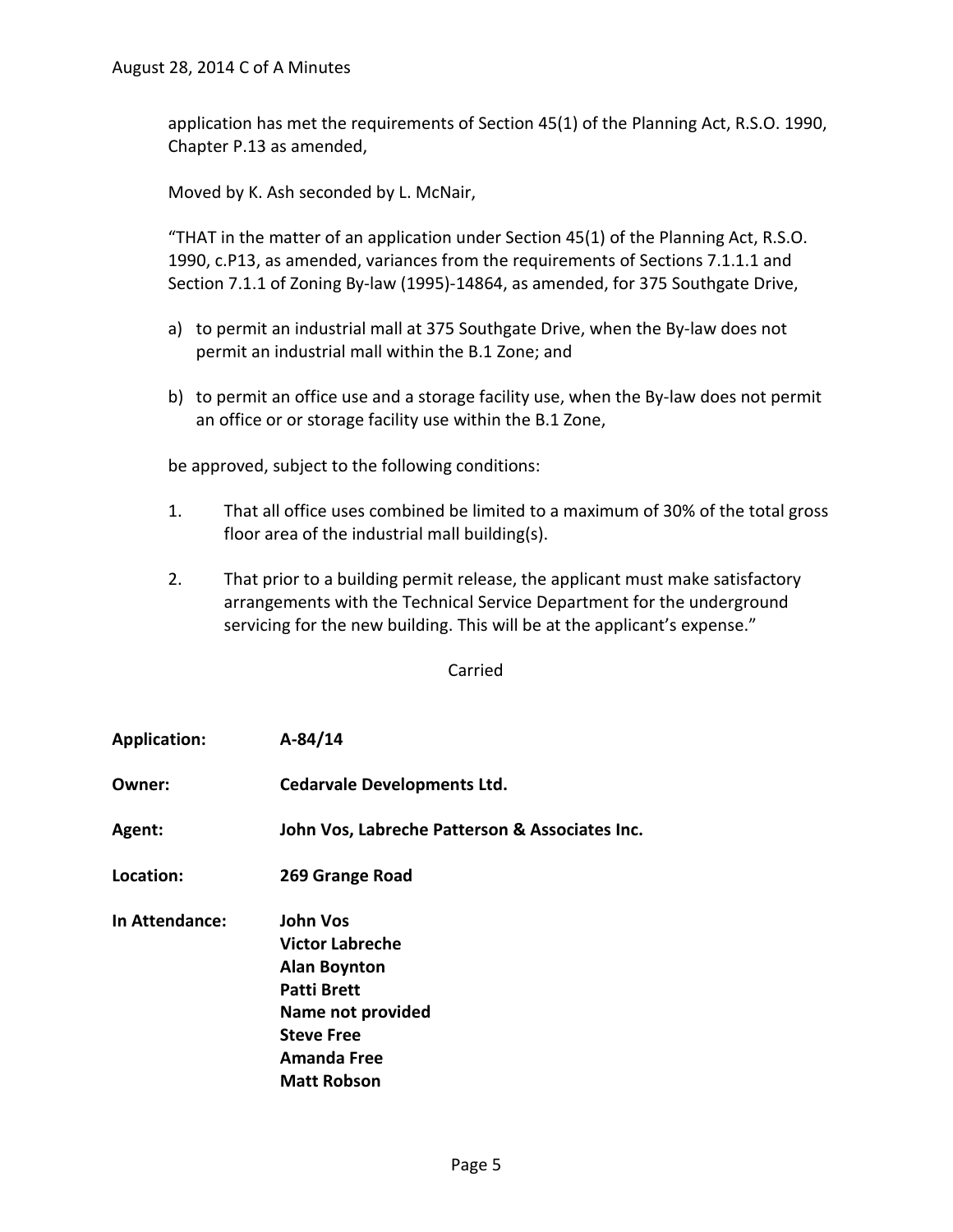Chair R. Funnell questioned if the sign had been posted in accordance with Planning Act requirements and if the staff comments were received.

Mr. J. Vos stated that he is one of the consultants working on this application and that Mr. V. Labreche could address the Committee. He indicated that a package of information on this application was sent this afternoon for the Committee members and was unsure if this had been received. Chair R. Funnell replied that copies had been provided to the Committee members. Mr. V. Labreche replied that in his opinion the sign was posted and comments were received.

Chair R. Funnell reminded those attending that anyone who wants to receive written notice of the decision must submit a written request to the Secretary-Treasurer.

Mr. V. Labreche summarized the package of information submitted to the Committee. He indicated that a site plan submission is underway. He has met with City staff regarding the existing trees on the property and does not believe that trees are relevant to the variance. He indicated that some of the trees will be removed and replanted. He stated that a landscape plan was included in the information package and presented a large copy of the landscape plan.

Mr. V. Labreche stated that he feels the landscaping is very extensive in terms of the quality and quantity of materials on site. He says the variance is minor due to the extensive landscaping proposed on site. He stated he would like the Committee to approve this application to acknowledge that substantial work gone into the submissions at the applicant's risk, and that there are lots of amenity areas nearby within walking distance. He indicated that many Official Plans in Ontario encourage high density development and encourages these types of developments to locate near schools and parks in order to provide additional amenity areas. He acknowledged that staff are recommending deferral, but he would like this application to continue forward. He stated that they will accept a decision to defer if needed.

Chair R. Funnell asked Planner M. Witmer if Planning staff's comments still stand after considering the information package that was submitted. Planner M. Witmer replied that the information package was received late this afternoon and he has only read through the comments briefly and has not had a chance to review these comments with other staff members involved with the site plan. He stated that Planning staff's recommendation will stand so that the information submitted can be reviewed by site plan staff.

Committee member L. McNair asked how many parking spaces are proposed. Mr. V. Labreche replied that 88 parking spaces are required and 88 parking spaces are proposed. Committee member L. McNair acknowledged that some of the parking areas could be converted to amenity spaces, but then the parking areas would be deficient.

Planner M. Witmer stated that during the site plan review that some changes have been proposed regarding the accessible parking spaces and that this may affect the amenity area.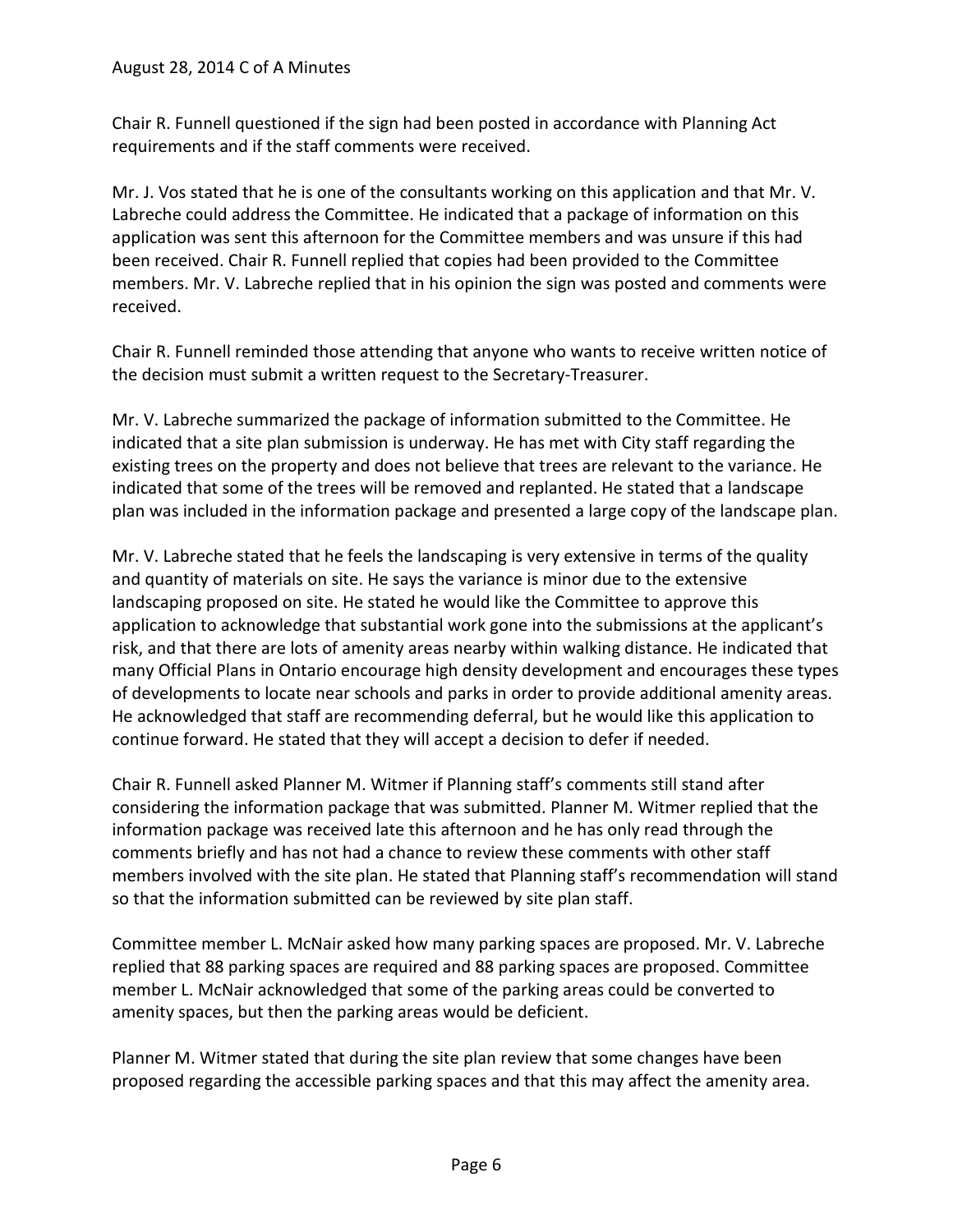Moved by C. Downer seconded by B. Birdsell,

"THAT Application A-84/14 for Cedarvale Developments at 269 Grange Road, be deferred sinedie, to allow the applicant additional time to refine and finalize the ultimate common amenity area, and in accordance with the Committee's policy on applications deferred sinedie, that the applications will be considered to be withdrawn if not dealt with within 12 months of deferral and that the deferral application fee be paid prior to reconsideration of the application."

Carried

| <b>Application:</b>   | $A-85/14$                                     |
|-----------------------|-----------------------------------------------|
| Owner:                | 3642968 Canada Inc.                           |
| Agent:                | <b>Michael Lipkus, IBI Group</b>              |
| Location:             | <b>613 Scottsdale Drive</b>                   |
| <b>In Attendance:</b> | <b>Michael Lipkus</b><br><b>Michel Dorais</b> |

Chair R. Funnell questioned if the sign had been posted in accordance with Planning Act requirements and if the staff comments were received.

Mr. M. Lipkus replied that the sign was posted and comments were received. He stated that he agreed with the comments provided.

The Committee had no questions for staff or the applicant.

Chair R. Funnell reminded those attending that anyone who wants to receive written notice of the decision must submit a written request to the Secretary-Treasurer.

Having considered whether or not the variance(s) requested are minor and desirable for the appropriate development and use of the land and that the general intent and purpose of the Zoning By-law and the Official Plan will be maintained, and that this application has met the requirements of Section 45(1) of the Planning Act, R.S.O. 1990, Chapter P.13 as amended,

Moved by B. Birdsell seconded by K. Ash,

"THAT in the matter of an application under Section 45(1) of the Planning Act, R.S.O. 1990, c.P13, as amended, a variance from the requirements of Table 6.4.2, Row 4 of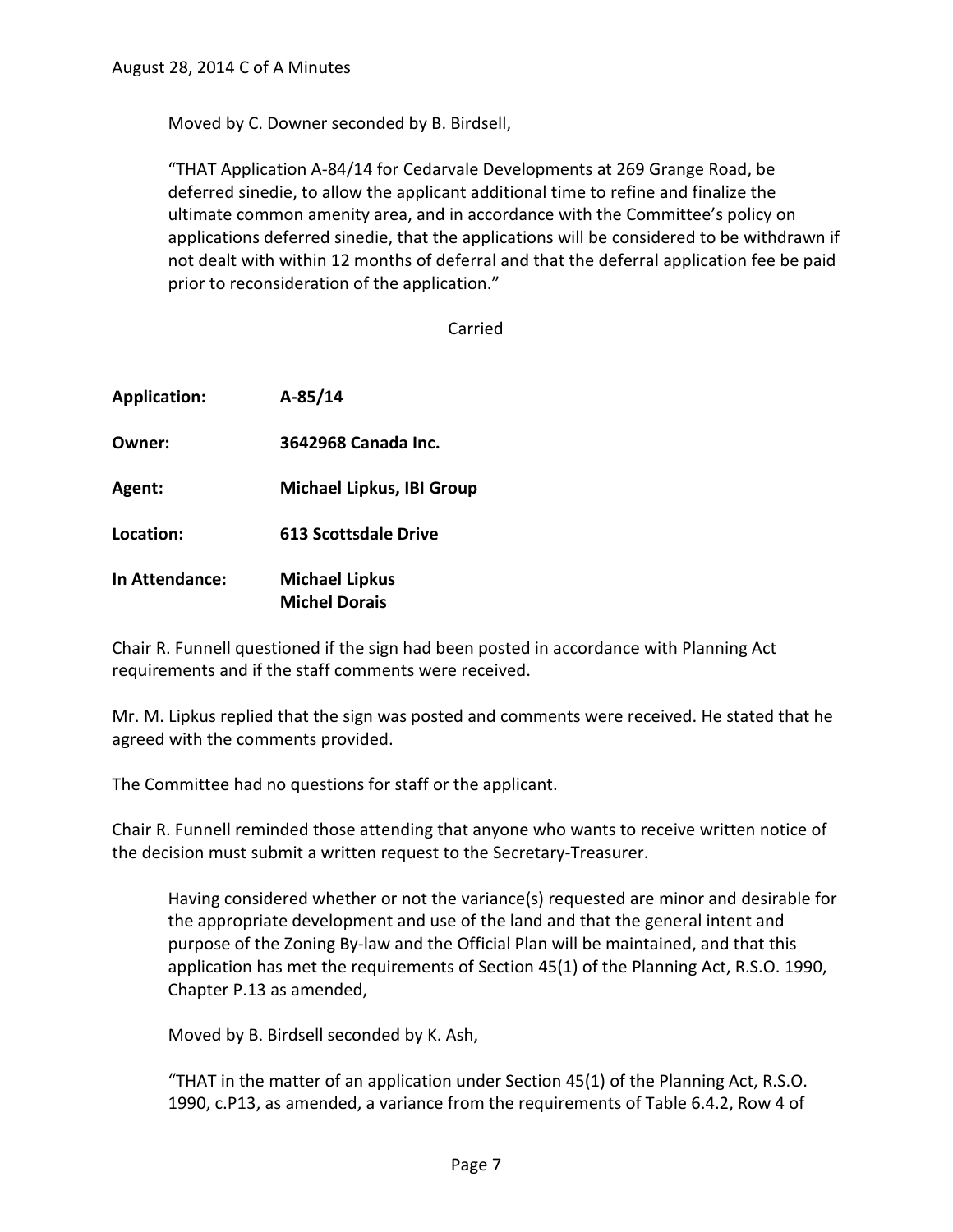Zoning By-law (1995)-14864, as amended, for 613 Scottsdale Drive, to permit a gas bar/convenience kiosk to be located 4.3 metres (14.1 feet) from the front lot line, be approved."

Carried

| <b>Application:</b> | $A-83/14$                                    |
|---------------------|----------------------------------------------|
| Owner:              | <b>Denise Peruzzi</b>                        |
| Agent:              | <b>Chris Heslop</b>                          |
| Location:           | <b>26 Bristol Street</b>                     |
| In Attendance:      | <b>Chris Heslop</b><br><b>Denise Peruzzi</b> |

Chair R. Funnell questioned if the sign had been posted in accordance with Planning Act requirements and if the staff comments were received.

Mr. C. Heslop replied that the sign was posted and comments were received. He stated that he wanted to bring to the Committee's attention that at the time of application submission he was not aware that the Grand River Conservation Authority (GRCA) charges a minor variance application review fee.

Chair R. Funnell asked the Secretary-Treasurer if she was familiar with this fee. Secretary-Treasurer T. Russell replied that the GRCA does charge a fee for reviewing applications within the GRCA's regulated area. Applicants are notified of this fee on the cover sheet that is provided with the application.

Chair R. Funnell stated that the GRCA's fee is not part of the City's jurisdiction. Planner M. Witmer clarified that the subject property is located within a special policy area and floodplain and the GRCA does review applications and charge a fee.

Mr. C. Heslop stated that fee seems excessive since he is only building a fence. Chair R. Funnell indicated to the applicant that the matter is between himself and the GRCA.

Committee member L. McNair acknowledged that in the GRCA's comments that it did not reference to the fence being in the front yard.

Having considered whether or not the variance(s) requested are minor and desirable for the appropriate development and use of the land and that the general intent and purpose of the Zoning By-law and the Official Plan will be maintained, and that this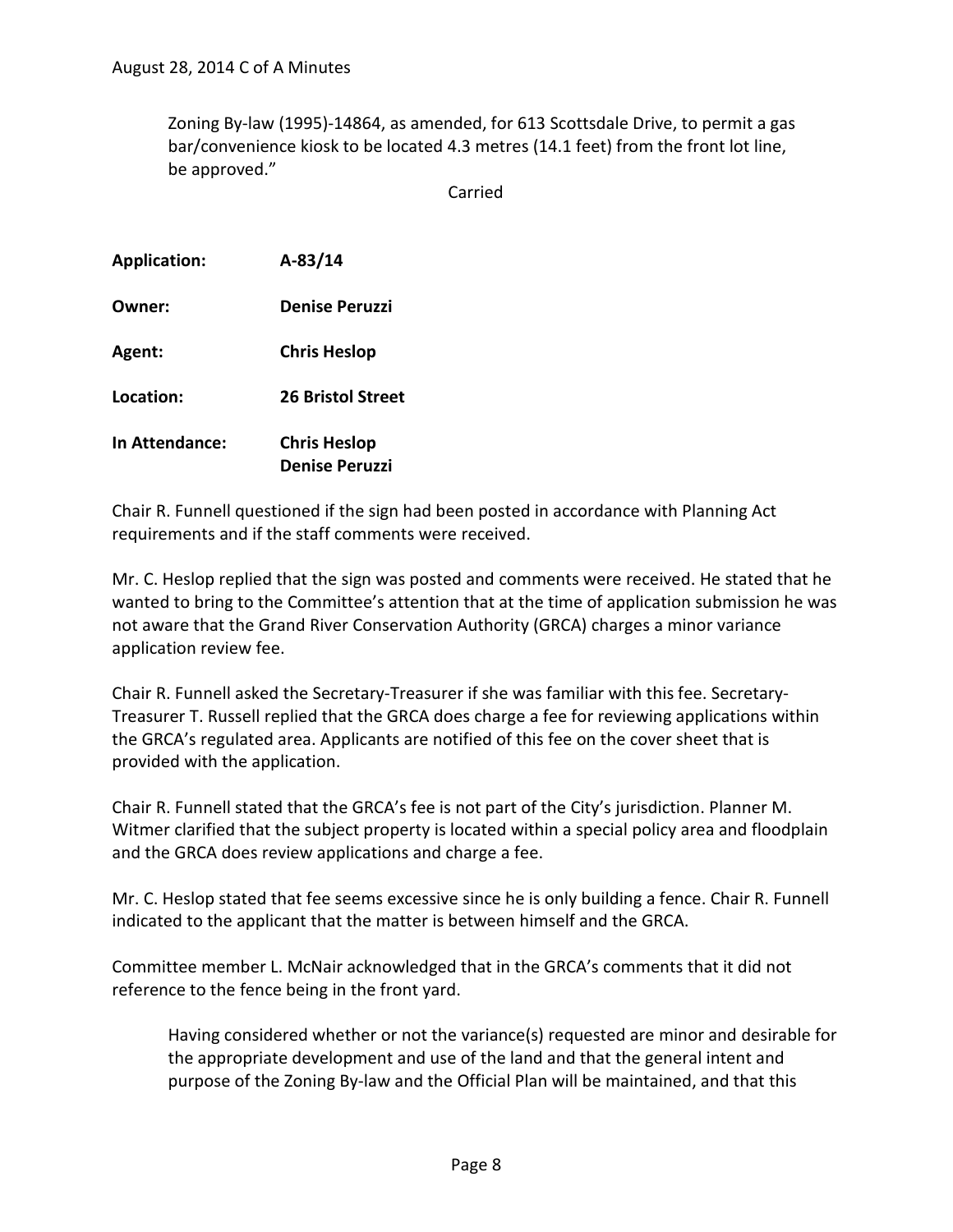application has met the requirements of Section 45(1) of the Planning Act, R.S.O. 1990, Chapter P.13 as amended,

Moved by K. Ash seconded by L. McNair,

"THAT in the matter of an application under Section 45(1) of the Planning Act, R.S.O. 1990, c.P13, as amended, variances from the requirements of Sections 4.20.9, 4.20.10.2, and 4.20.10.3 of Zoning By-law (1995)-14864, as amended, for 26 Bristol Street,

- a) to permit a fence 1.83 metres (6 feet) and 1.22 metres (4 feet) in height to be located in the front yard, when the By-law requires that any fence located in the front yard shall not exceed 0.8 metres (2.6 feet) in height;
- b) to permit a fence 1.83 metres (6 feet) in height to be located in the exterior side yard from the midpoint of the main building to the rear property line and 0 metres from the street line, when the By-law requires that any fence located in the exterior side yard shall not exceed 1.9 metres (6.2 feet) in height from the midpoint of the main building to the rear property line and up to 0 metres from the street line;
- c) to permit a fence 1.83 metres (6 feet) and 1.22 metres (4 feet) in height to be located in the remaining exterior side yard, when the By-law requires that any fence located in the exterior side yard shall not exceed 0.8 metres (2.6 feet) in height in the remaining exterior side yard,

be approved, subject to the following condition:

1. That prior to the erection of the fence, the applicant submit a detailed design of the proposed fence and material, in metric units, to the City's Planning and Engineering staff for approval."

Carried

| $A-69/14$                                                    |
|--------------------------------------------------------------|
| <b>Yang Shao and Yun Qin</b>                                 |
| <b>Frank Qiu</b>                                             |
| 705 Eramosa Road                                             |
| <b>Yang Shao</b><br><b>John Sterling</b><br><b>Frank Qiu</b> |
|                                                              |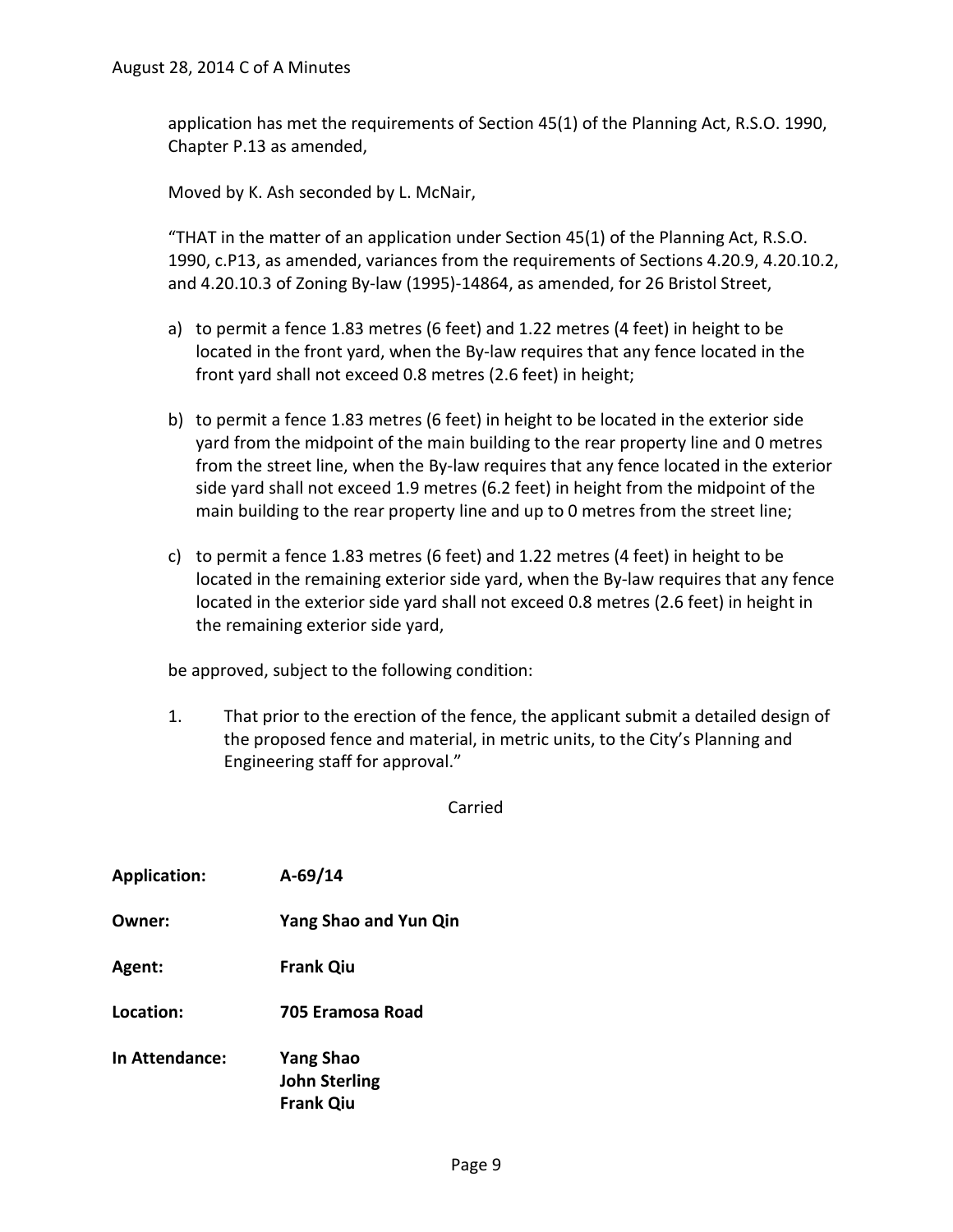Secretary-Treasurer T. Russell informed the Committee that comments from Guelph Hydro Electric Systems Inc. were received after the comment package was prepared. Guelph Hydro recommended that a condition be added for File A-69/14 requiring the applicant to make arrangements for the possible relocation of the existing underground hydro service to the house. Copies of Guelph Hydro's comments were provided to the Committee members.

Chair R. Funnell questioned if the sign had been posted in accordance with Planning Act requirements and if the staff comments were received. Mr. Y. Shao stated that he had difficulty speaking due to language difficulties and asked that his translator speak on his behalf. Mr. J. Sterling replied that from his understanding the sign was posted and comments were received. He indicated that comments were acceptable and was aware of the Environmental Impact Study. He stated that a similar application was brought forward to the Committee a year ago asking for a one-storey addition and since additional room was needed, they are now requesting permission for a two-storey addition.

Committee member L. McNair asked why a scoped environmental study is needed. Mr. J. Sterling clarified that it is a two-storey addition and that the one-storey addition that received previous approval was never completed. He stated that due to this situation that is why the Environmental Impact Study was never completed, as the owner wanted to receive approval for the two-storey addition before going ahead with the study.

Having considered a change or extension in a use of property which is lawfully nonconforming under the By-law as to whether or not this application has met the requirements of Section 45(2) of the Planning Act, R.S.O. 1990, Chapter P.13 as amended,

Moved by K. Ash seconded by L. McNair,

"THAT in the matter of an application under Section  $45(2)(a)(i)$  of the Planning Act, R.S.O. 1990, c.P13, as amended, for permission to extend the legal non-conforming use at 705 Eramosa Road, to construct a two-storey addition to the right side of the building which will be located 29 metres (95.14 feet) from the front yard property line and 7.62 metres (25 feet) from the right side yard property line,

be approved, subject to the following conditions:

- 1. That prior to the issuance of any building permit for any additions to the existing structure, a Scoped Environmental Impact Study prepared by a qualified environmental consultant shall be submitted, reviewed and approved to the satisfaction of the General Manager of Planning Services.
- 2. That prior to the issuance of a building permit, the applicant make arrangements with the Technical Services Department of Guelph Hydro Electric Systems Inc. for the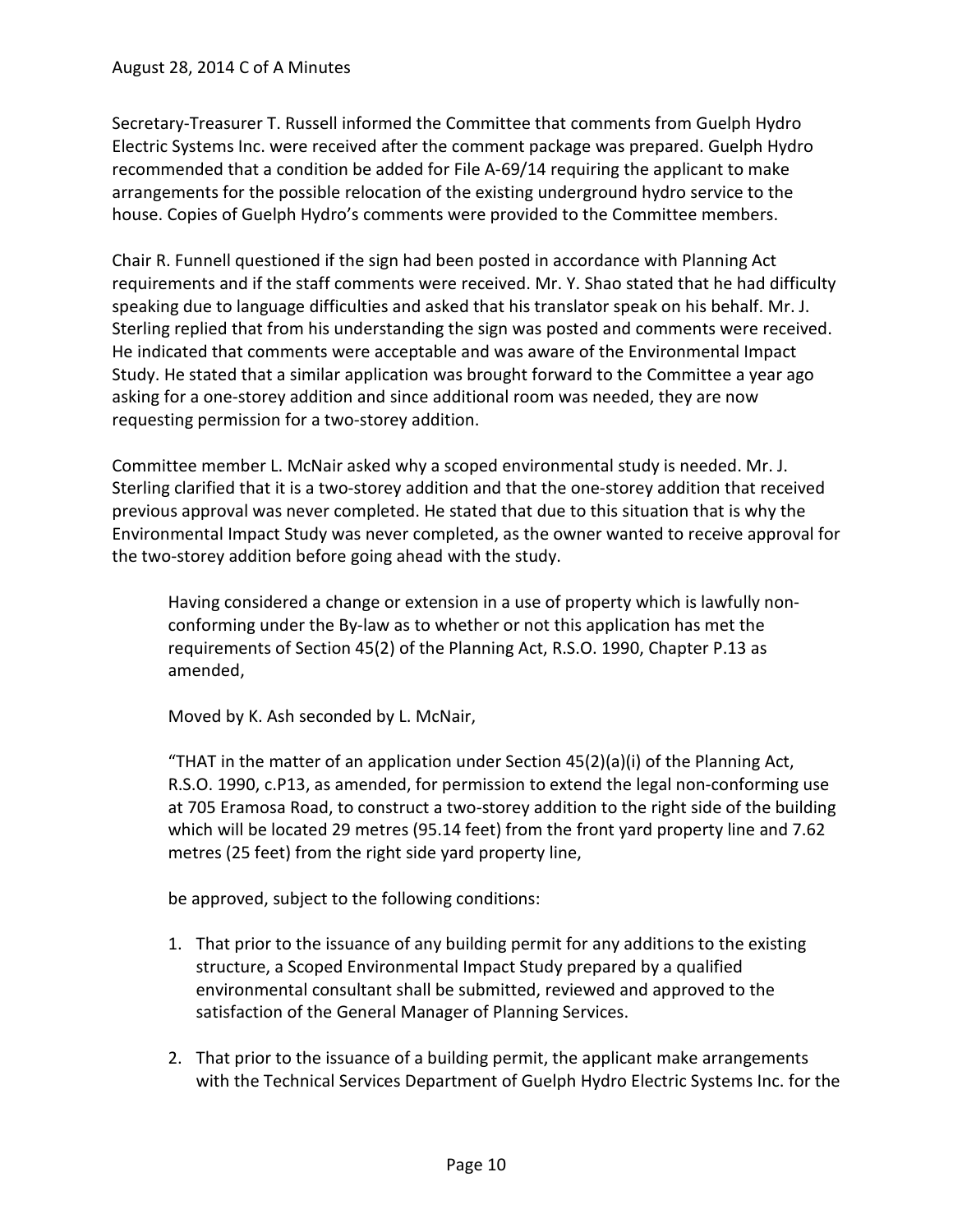possible relocation of the existing underground hydro service to the house. This will be at the applicant's expense."

Carried

| <b>Application:</b> | $A-87/14$              |
|---------------------|------------------------|
| Owner:              | <b>Miles Hayes</b>     |
| Agent:              | N/A                    |
| Location:           | <b>33 Hunters Lane</b> |
| In Attendance:      | <b>Miles Hayes</b>     |

Chair R. Funnell questioned if the sign had been posted in accordance with Planning Act requirements and if the staff comments were received.

Mr. M. Hayes replied that the sign was posted and comments were received.

The Committee members had no questions.

Chair R. Funnell reminded those attending that anyone who wants to receive written notice of the decision must submit a written request to the Secretary-Treasurer.

Having considered whether or not the variance(s) requested are minor and desirable for the appropriate development and use of the land and that the general intent and purpose of the Zoning By-law and the Official Plan will be maintained, and that this application has met the requirements of Section 45(1) of the Planning Act, R.S.O. 1990, Chapter P.13 as amended,

Moved by K. Ash seconded by C. Downer,

"THAT in the matter of an application under Section 45(1) of the Planning Act, R.S.O. 1990, c.P13, as amended, a variance from the requirements of Section 4.15.1.5 of Zoning By-law (1995)-14864, as amended, for 33 Hunters Lane, to permit the existing accessory apartment to have an area of 91.9 square metres (989 square feet, 31% of the gross floor area), when the By-law requires that an accessory apartment not exceed 45% of the total floor area of the building and shall not exceed a maximum of 80 square metres (861.1 square feet) in floor area, whichever is lesser, be approved."

Carried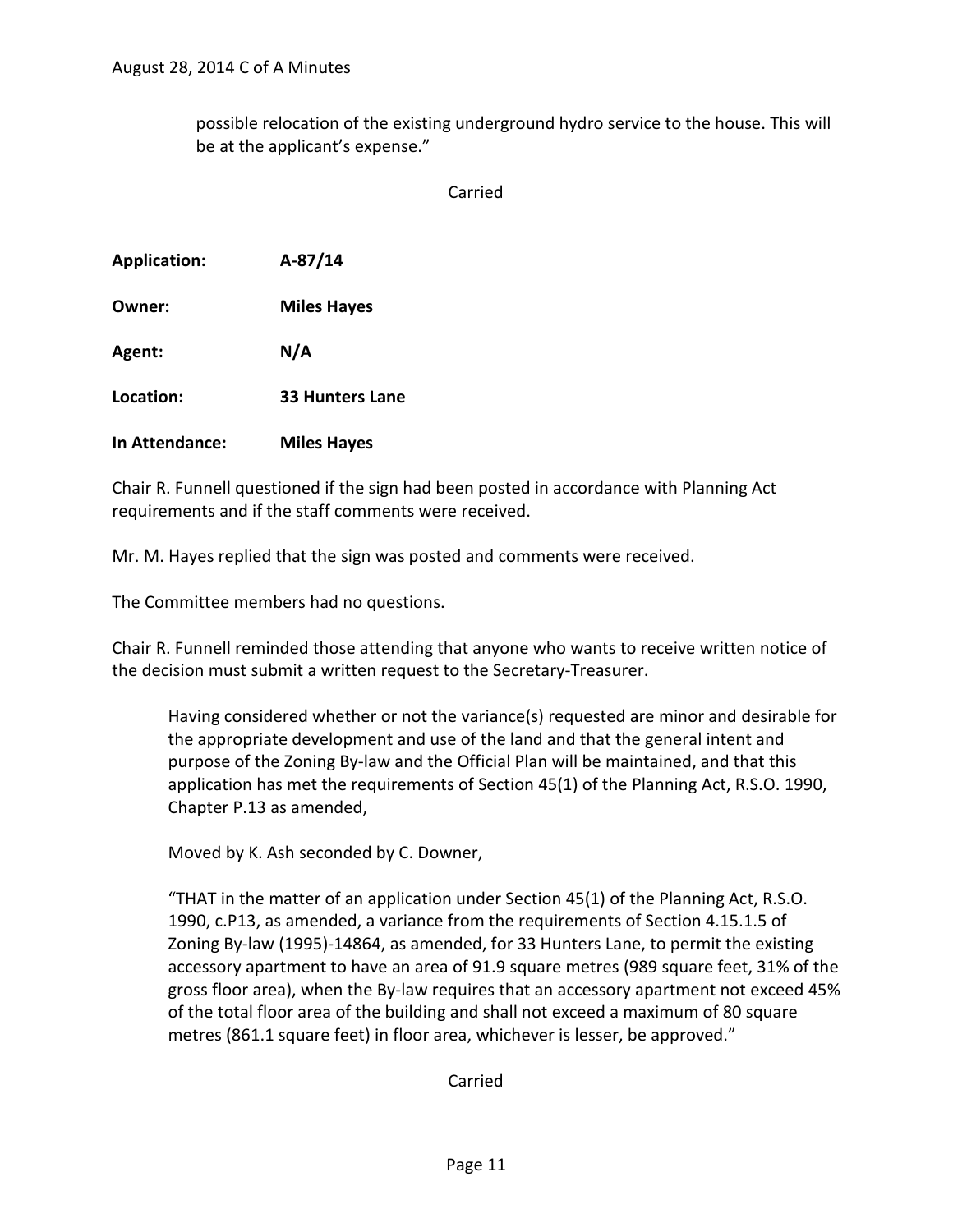| <b>Application:</b> | $A-88/14$                                                                                                                      |
|---------------------|--------------------------------------------------------------------------------------------------------------------------------|
| Owner:              | Linda Sharpe                                                                                                                   |
| Agent:              | <b>Heather Myles and Stephen Clark</b>                                                                                         |
| Location:           | <b>160 Norfolk Street</b>                                                                                                      |
| In Attendance:      | <b>Heather Myles</b><br><b>Stephen Clark</b><br><b>Gerald Punnett</b><br>Linda Sharpe<br>Julie Schmidt<br><b>Jayne Patrick</b> |

Secretary-Treasurer T. Russell advised the Committee that a revised Notice of Public Meeting was prepared and mailed to acknowledge additional variances required for off-street parking. A copy of the revised Notice was previously provided to the Committee members.

Chair R. Funnell questioned if the sign had been posted in accordance with Planning Act requirements and if the staff comments were received. Mr. S. Clark replied that the sign was posted and comments were received.

Committee member K. Ash asked if the applicants to explain their application due to the number of variances requested. Mr. S. Clark replied that they currently have an accepted offer on the property conditional on the outcome of this application. He said that he is proposing to use 24 percent of the floor space for a small retail and repair establishment. Ms. H. Myles stated that the business cannot be expanded as it will be contained within the existing rooms of the dwelling. She stated that her personal service establishment is currently operating in another location with one parking space and she is hoping to relocate her business to the subject property which will use the remaining space on the main floor. Mr. S. Clark stated that the variance is also to recognize a reduction in off-street parking. Ms. H. Myles stated that much of the space included in the gross floor area is used by hallways, a foyer, a bathroom, a kitchen, and a bay window, which will not contribute to parking needs. Mr. S. Clark indicated that 90 to 95 percent of the clientele for the personal services establishment take public transit or walk to the business. He stated that parking will not be any more congested than it is now. He indicated that State Farm insurance used the building for 10 years and used the existing right-of-way and parking with no issues. He stated that they will give incentives for customers to park off-site by paying for a customer's bus pass or parking pass.

Chair R. Funnell asked if the existing right-of-way is a legal joint driveway. Mr. S. Clark replied that it is a deeded easement. Ms. H. Myles presented photos of the driveway and parking areas to the Committee.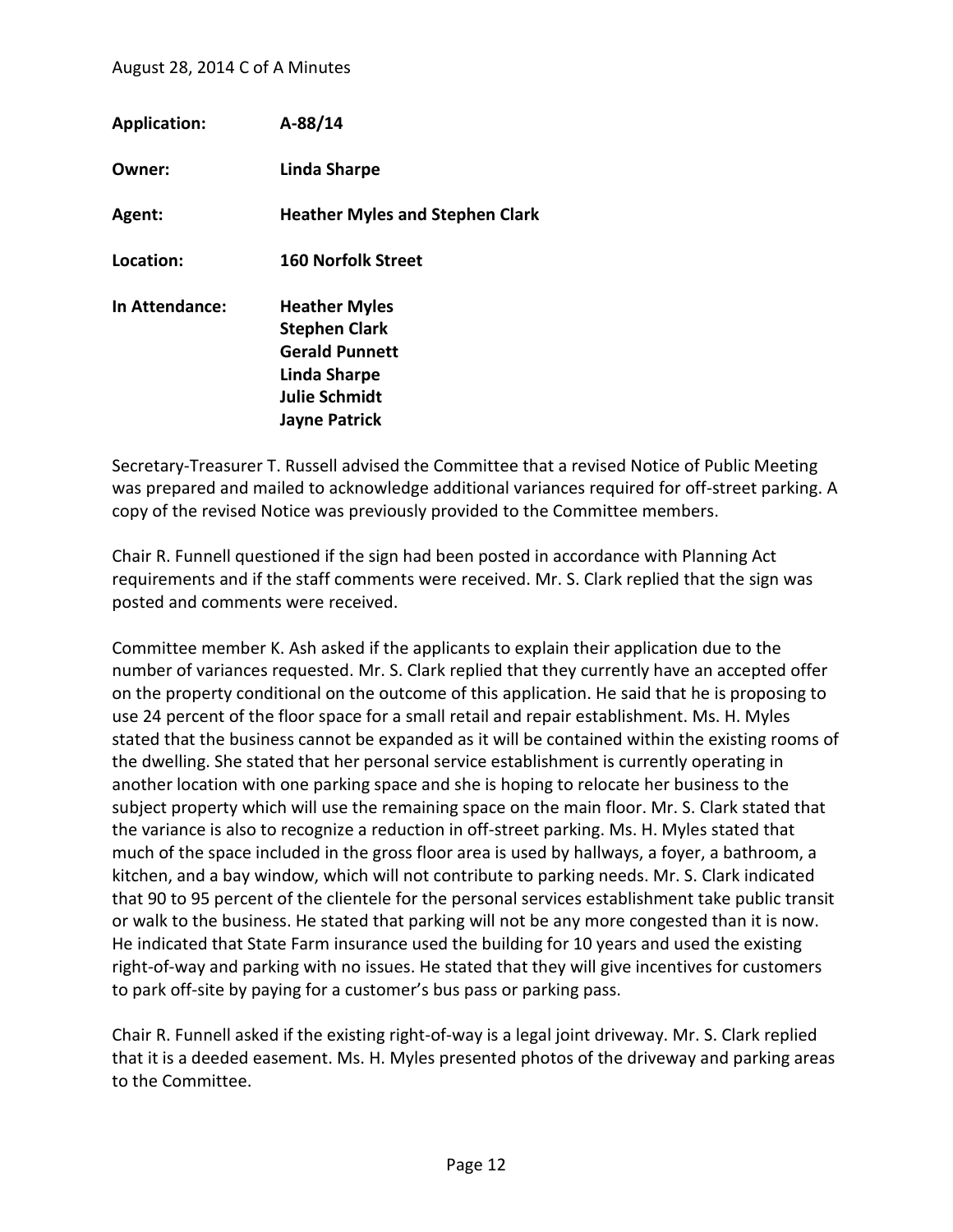Committee member K. Ash asked if the applicants plan on living in the residence and where the living areas are. Mr. S. Clark replied that the loft and partially finished basement would be living areas.

Committee member L. McNair asked staff if it was not for the repair and retail service then there would not be a variance needed. Planner L. Sulatycki stated that the OR zone permits a personal service establishment use; however, due to the size of the personal establishment use a parking variance is required. She added that the additional uses requested have also contributed to the additional parking variances required.

Committee member L. McNair asked if the parking requirement has decreased because of the repair use. Planner L. Sulatycki replied that if the applicant wanted to use the entire main floor for the personal services establishment the parking required would be 1 space per 16.5 square metres, which is also the same for the retail component; however, the repair component only requires 1 space per 33 square metres.

Committee member L. McNair asked if it is necessary to break up the parking requirement for repair versus retail use since it is the same operator. Planner L. Sulatycki replied that this is how Zoning staff interprets the parking variance and the different uses may affect the building permit needed.

Mr. G. Punnett stated that he is representing his wife Ms. Veronica Punnett, who owns the neighbouring property at 150 Norfolk Street. He stated he is also appearing for Mr. J. Moon, who is an adjacent property owner who is in opposition to this application. He indicated that there is in an error in the staff comments provided by Heritage Planning as it mentions 159 York Road, so his opinion is that the Heritage Planning comments do not apply to this application. He further indicated that Planning staff has not done any testing or surveying to determine how many parking spaces are required. He indicated that the easement was signed in 1916 and does not deal with commercial or personal services access. He provided copies of the easement to the Committee members. He stated that the easement allows for the right of 160 Norfolk Street to personally use the driveway to get to the rear of the property and does not allow outside users. He states that the owner of 150 Norfolk Street pays the taxes on the property and maintains the driveway. He presented photos of the property showing the parking area on 160 Norfolk Street and said the drawing submitted with the application shows only a portion of a fence in the rear yard when actually it is an opening in the fence. Mr. G. Punnett stated that the applicants do not have an uninterrupted access to the subject property and Ms. Punnett is not willing to provide commercial access.

Committee member L. McNair asked what property was previously used for. Mr. G. Punnett replied it was a residence. Committee member L. McNair clarified that he thought it was previously used as an insurance office. Mr. G. Punnett replied that it was used for an insurance office but was also used as a residence for many years and that the driveway was never envisioned for commercial access.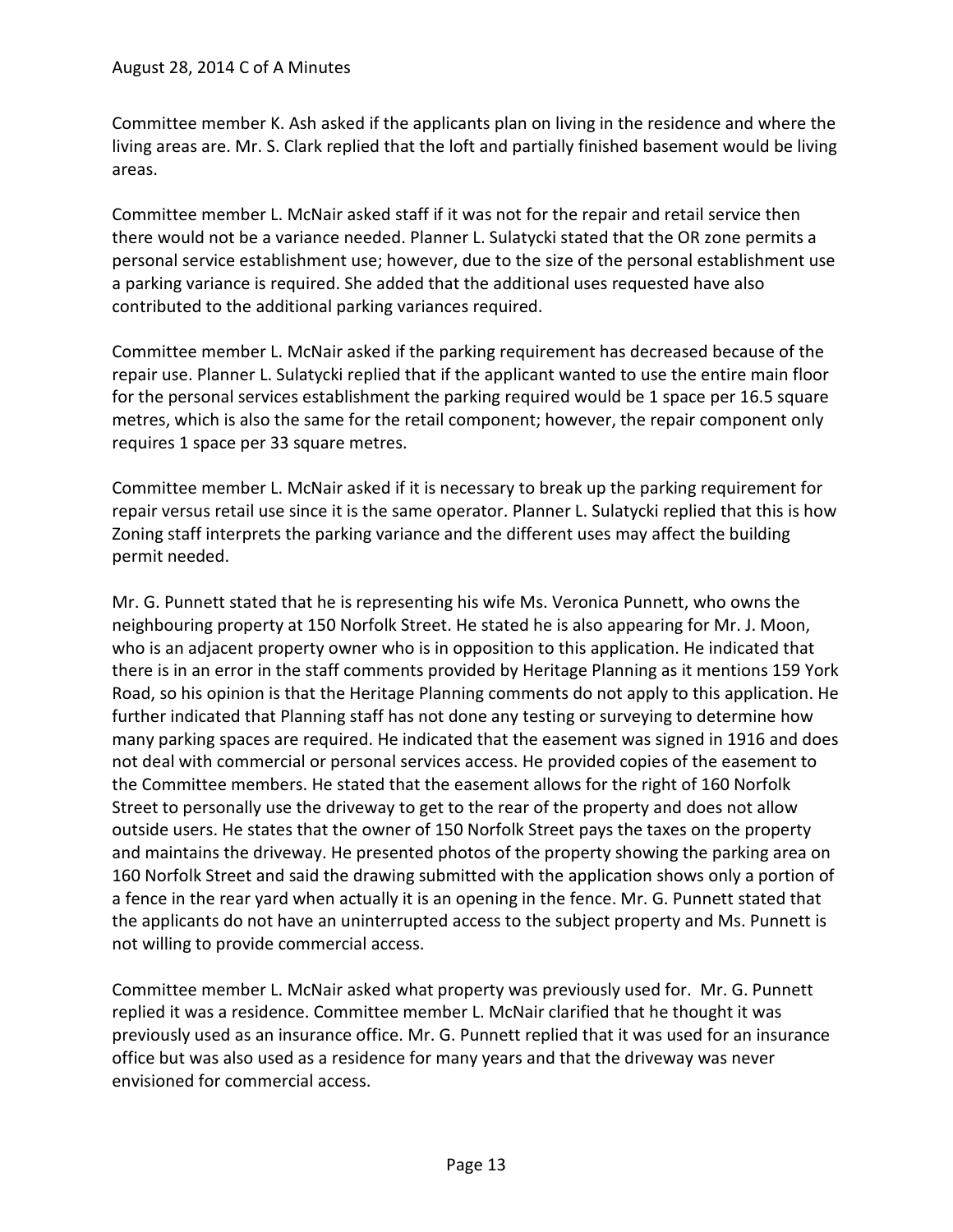Committee member C. Downer asked if State Farm was the previous owner or tenant of the property. Mr. G. Punnett replied that Mr. Kihs owned the property and he used it as an office. Committee member C. Downer asked if there were any issues at the time regarding the easement. Mr. G. Punnett said there were lots of arguments. Committee member asked if at that time access to the rear was disallowed. Mr. G. Punnett replied no as the owner at the time did not use all the parking at the rear and allowed vehicles to use 160 Norfolk Street for vehicles to turn around.

Committee member K. Ash asked who owns 150 Norfolk Street. Mr. G. Punnett replied that Ms. Veronica Punnett is the owner. Committee member K. Ash asked if Ms. V. Punnett is objecting to this application. Mr. G. Punnett replied yes and that he is representing her.

Committee member B. Birdsell asked staff if the principle for commercial parking is for drivers to be able to drive in, turn around, and drive out or if they can back out. Planner L. Sulatycki replied that all non-residential uses are only allowed to enter and leave in a forward motion only to avoid backing out on a street. Committee member B. Birdsell stated that aside from the objection from Mr. G. Punnett, there does not appear to be room to back out and turn around for a commercial use because the width is only 9 feet wide. He also asked if this is an instance where the owners will live and work on the property. Ms. H. Myles replied yes. Committee member B. Birdsell stated that with three parking spaces there will be no space for visitors to the residence. Ms. H. Myles responded that visitors would be coming outside of business hours so it should not be an issue. Committee member B. Birdsell asked if staff could comment on the easement and if there is enough room to exit the property. Planner L. Sulatycki asked for a couple minutes so that this could be calculated.

Mr. G. Punnett commented that when Mr. Kihs owned the property and had the insurance office at least one car parked on the property was his personal car and sometimes he parked a second car on his property as well, leaving one spot open. He stated that it is not an uninhibited access to the rear as it is limited to the terms of the agreement that was signed by the parties.

Ms. L. Sharpe, the current owner of 160 Norfolk Street, said she purchased the property from Mr. Kihs and when she purchased it, it had been vacant for 3 to 4 months and had been used for the State Farm insurance office. She indicated that because the property had been vacant for some time, the parking had been taken over by 150 Norfolk Street with some of Mr. Punnett's clients parking on her property. She stated that there were 4 parking spaces when she moved in because the fence was not erected at that time, and that when she bought the property, no stipulations were mentioned about the easement for the driveway. She stated that she backs into the parking spaces and drives out as there is enough space to do so. The parking for 150 Norfolk Street does not have enough room to back into the parking area so often they turn around on the subject property, and Ms. L. Sharpe stated this was acceptable as long as vehicles are not parked on her property for a lengthy period of time. She stated that prior to Mr. Kihs owning the property, it was owned by Mr. Heath and the parking was used and purchased for the Moon Heath law office as they did not have adequate parking. Ms. L. Sharpe stated she erected the fence so that others realize it is a separate property.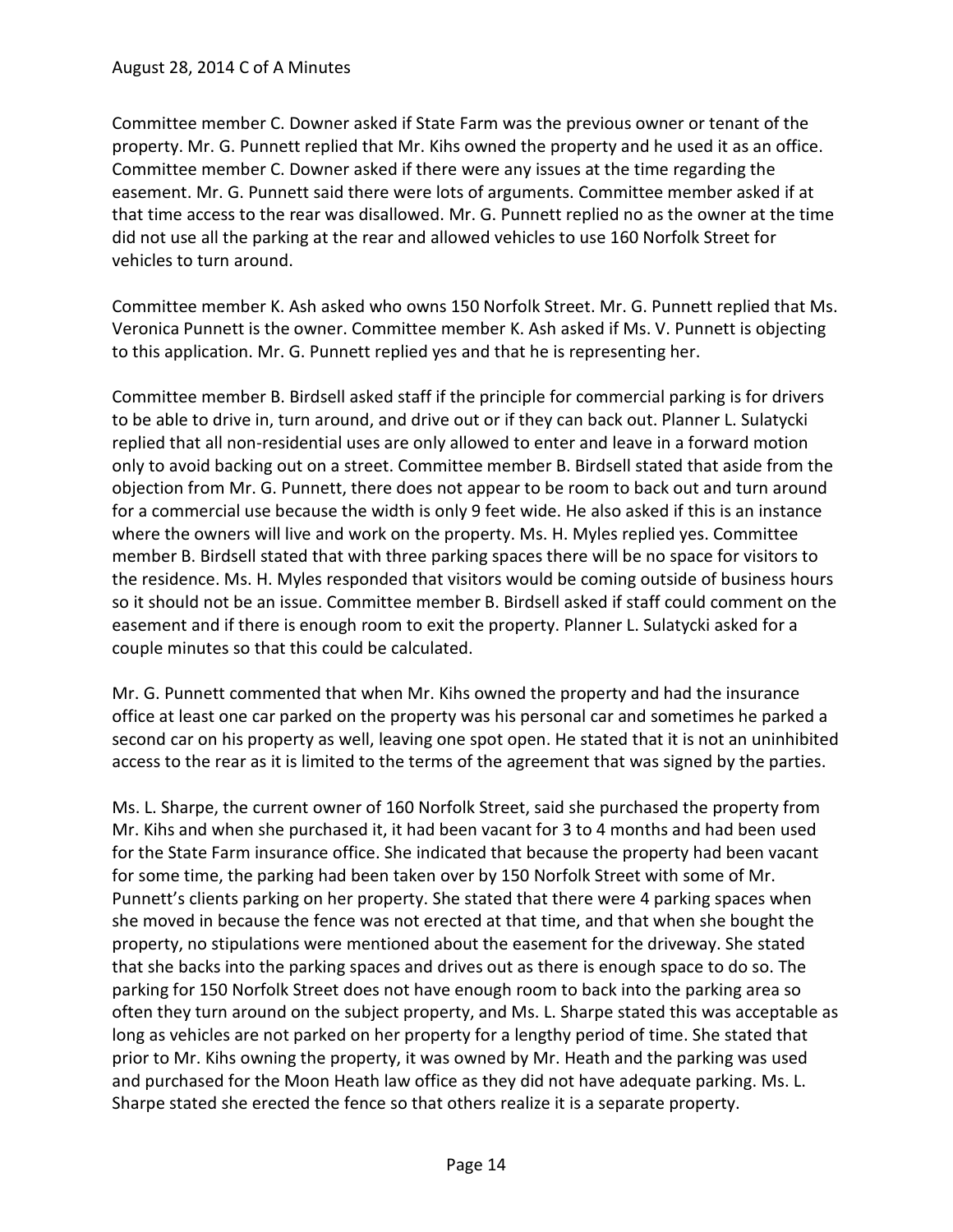Chair R. Funnell asked if Ms. L. Sharpe was aware of the document that Mr. G. Punnett provided. Ms. L. Sharpe replied no and she stated that she checked with her lawyer Mr. David Smith yesterday and he stated that it is a deeded access with no stipulations. Chair R. Funnell stated that the Committee is not going to interpret the legal meaning of the easement as they are not qualified.

Mr. G. Punnett said that the driveway should not be used as a commercial entrance.

Ms. H. Myles showed the Committee on the overhead projector a copy of a letter from Mr. H. Kihs regarding the driveway access.

Planner L. Sulatycki stated that 160 Norfolk Street has 3.5 metres to back out, but when the driveway width of 150 Norfolk Street is taken into account, there would be 6.24 metres to back out. She said there is nothing in the Zoning By-law that specifies a minimum with for an access aisle, but for access aisles for commercial businesses are usually 6 to 7 metres.

Committee member L. McNair asked what the current use of the property is. Mr. S. Clark replied that the current use is residential. Committee member L. McNair asked if this is a change of use application. Planner L. Sulatycki replied that personal services establishment is not considered a change of use under the Ontario Building Code but the retail and repair use will need a change of use/occupancy permit for that portion. She indicated that she did not look at it from the perspective of a change of use but rather a minor variance as most of the main floor will be used by a permitted use. The OR zone does permit accessory uses; however, the retail use is not considered accessory to the personal services establishment.

Committee member L. McNair stated that it appears that the dwelling has been converted back to entirely residential use and he is wondering what property can now be used for. Planner L. Sulatycki replied that any use, even if it was a permitted use, would probably generate additional parking and possible variance. The Secondary Plan for the downtown area designates this property as Mixed Use which allows small scale retail uses.

Ms. L. Sharpe asked what the easement document entailed for her clarification. Chair R. Funnell stated that Legal staff have not reviewed the document. Ms. L. Sharpe clarified that one of the letters submitted from 15 Liverpool Street stated that 160 Norfolk Street abuts her property, when in fact it abuts 150 Norfolk Street. Chair R. Funnell indicated that the comment letter likely resulted from the property being in the notice circulation area.

Mr. G. Punnett stated that the easement is a registered document and is available to the public or staff at any time.

Chair R. Funnell reminded those attending that anyone who wants to receive written notice of the decision must submit a written request to the Secretary-Treasurer.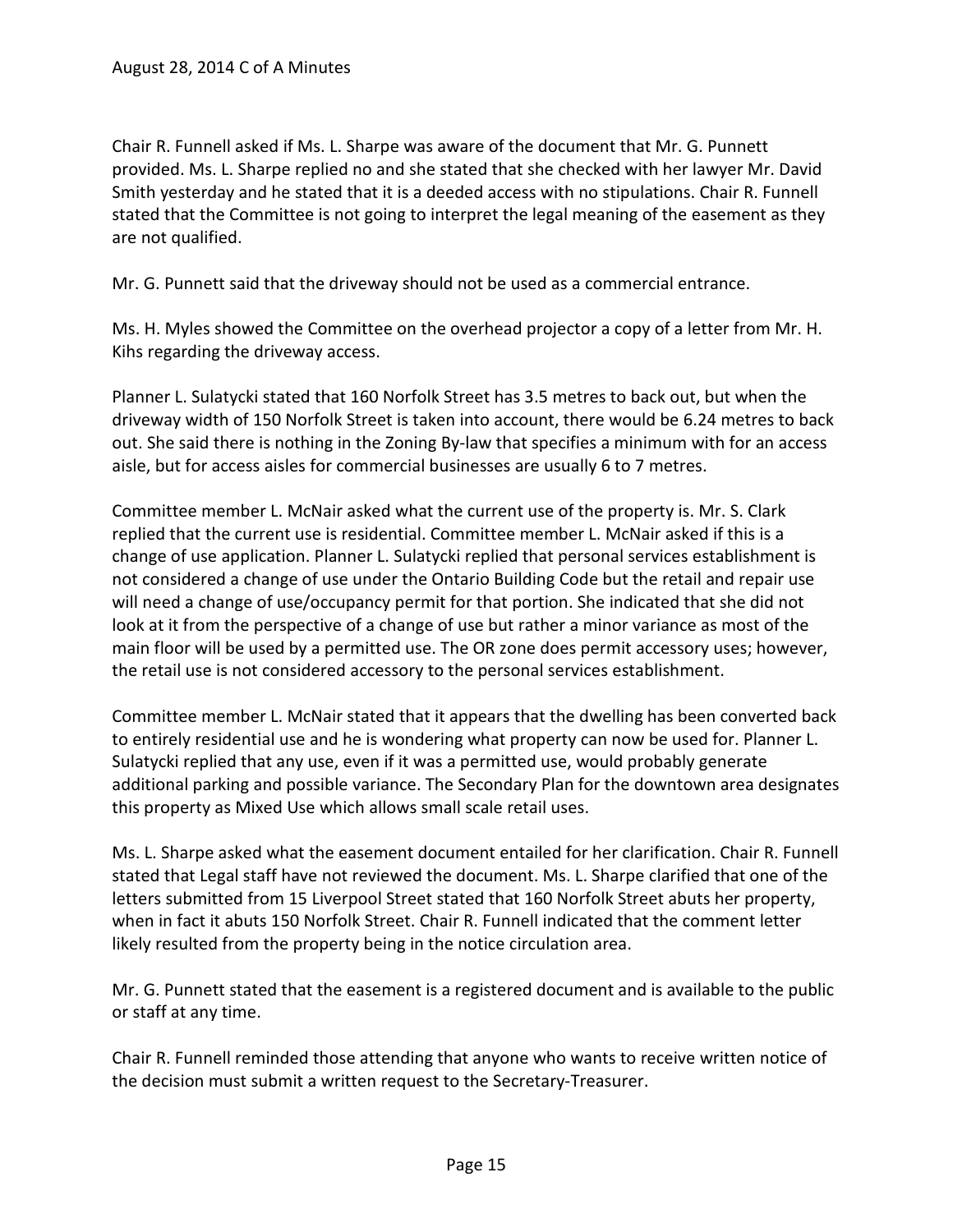Committee member B. Birdsell stated that he will support the application being refused as the applicant has not demonstrated adequate parking for the 10 spaces required under the Zoning By-law or adequate access to and from the required parking.

Committee member K. Ash clarified that there are three variances being requested, with one related to a use and the other two related to parking. She stated that she agrees with Committee member B. Birdsell and does not believe this application should be approved in its current form. She believes that the Committee of Adjustment is not the appropriate mechanism given the evidence provided. She stated that the requested variance to reduce the number of parking spaces is not minor in nature and that the intent of the Official Plan is to redevelop this area for commercial uses, but given the dwelling's current form it is more appropriate for residential use. She stated that she does not believe it conforms to the Zoning By-law and is not desirable for the appropriate development of the lands as a commercial use given that adequate parking is not available, and therefore she believed that the application is not minor in nature.

Committee members L. McNair and C. Downer did not support the motion. Due to the tie vote, Chair R. Funnell Chair announced that he would support the motion to refuse the application.

Having considered whether or not the variance(s) requested are minor and desirable for the appropriate development and use of the land and that the general intent and purpose of the Zoning By-law and the Official Plan will be maintained, and that this application has met the requirements of Section 45(1) of the Planning Act, R.S.O. 1990, Chapter P.13 as amended,

Moved B. Birdsell by seconded by K. Ash,

"THAT in the matter of an application under Section 45(1) of the Planning Act, R.S.O. 1990, c.P13, as amended, a variance from the requirements of Sections 6.5.1, 4.13.4.2, and 4.13.3.1 of Zoning By-law (1995)-14864, as amended, for 160 Norfolk Street,

- a) to permit the retail of musical instruments comprising an area of 18.5 square metres (199.13 square feet) and to permit the repair of musical instruments comprising an area of 11.5 square metres (123.78 square feet) within the existing dwelling, when the By-law requires that the OR Zone does not permit a retail establishment or a repair service;
- b) to permit a total of three (3) off-street parking spaces be provided for the retail establishment use, repair service use, personal service establishment use, and residential use, when the By-law requires that a total of ten (10) off-street parking spaces be provided for the following uses: retail establishment use (based on 1 space per 16.5 square metres of gross floor area), repair service use (based on 1 space per 33 square metres of gross floor area), personal service establishment use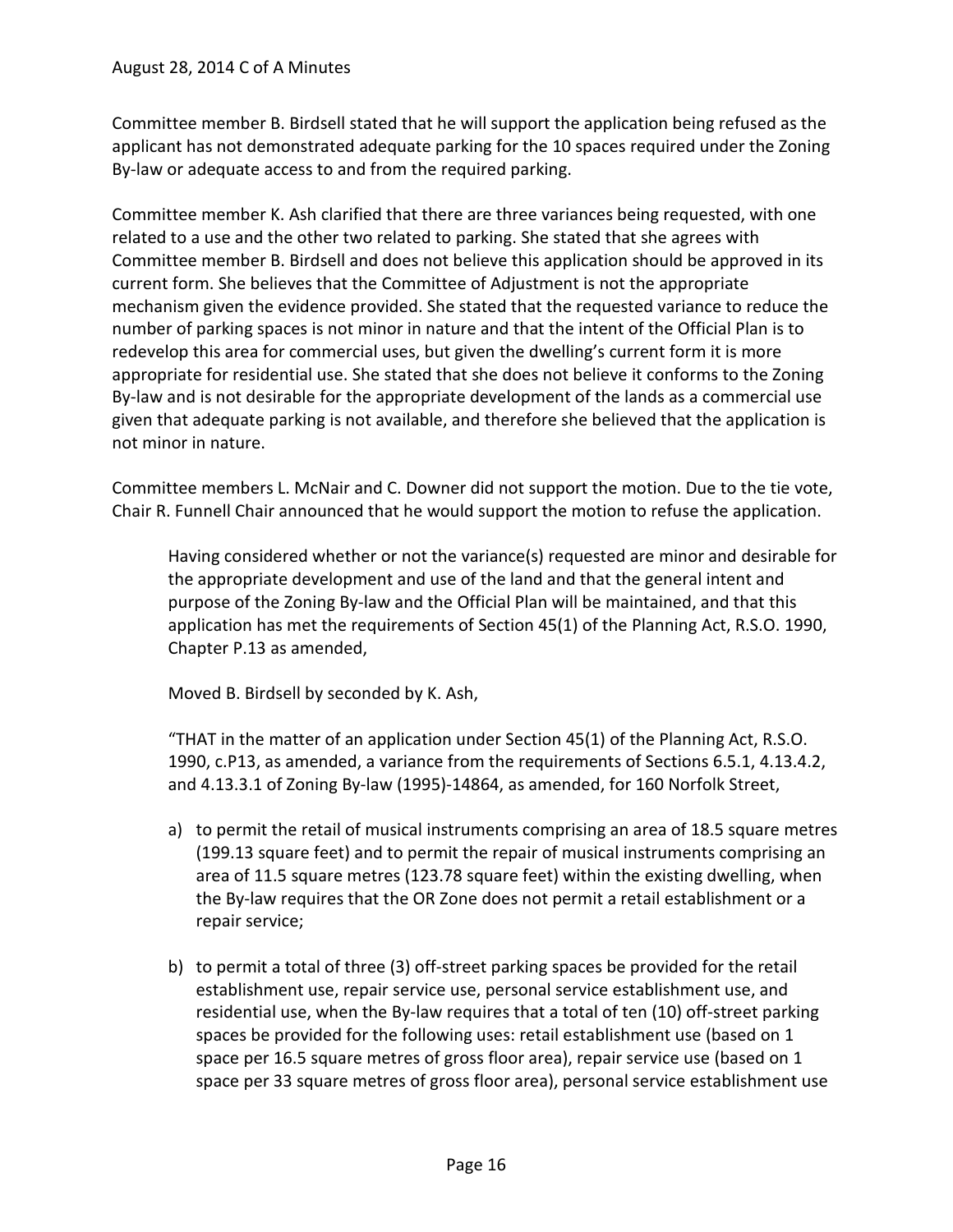(based on 1 space per 16.5 square metres of gross floor area), and residential use (based on 1 space per unit); and

c) to permit the off-street parking area to provide means of ingress and egress to and from a Street or lane in a forward or backward motion, when the By-law requires that every off-street parking area for non-residential uses shall be provided with adequate means of ingress and egress to and from a Street or lane, in a forward motion only,

be refused, for the following reasons:

- a) the application is not minor in nature;
- b) the application is not desirable for the appropriate development of the lands; and
- c) the application does not conform to the general intent of the Zoning By-law."

#### Carried

The Committee recessed at 5:55 p.m. and reconvened at 6:30 p.m.

Chair R. Funnell reminded the Committee members and members of the public wishing to address an application to speak into the microphone so everyone present can hear. He stated that anyone who wants to receive a written copy of the decision for any of the applications must submit a written request to the Secretary-Treasurer.

**Applications: A-53/14, A-54/14, A-55/14 Owner: 1280 Gordon Holdings Inc. Agent: Scott Jackson, Coletara Development Location: 1274, 1280, 1288 Gordon Street In Attendance: Bert Arnold Scott Jackson Helmut Strobel Joel Verkey**

Chair R. Funnell questioned if the sign had been posted in accordance with Planning Act requirements and if the staff comments were received.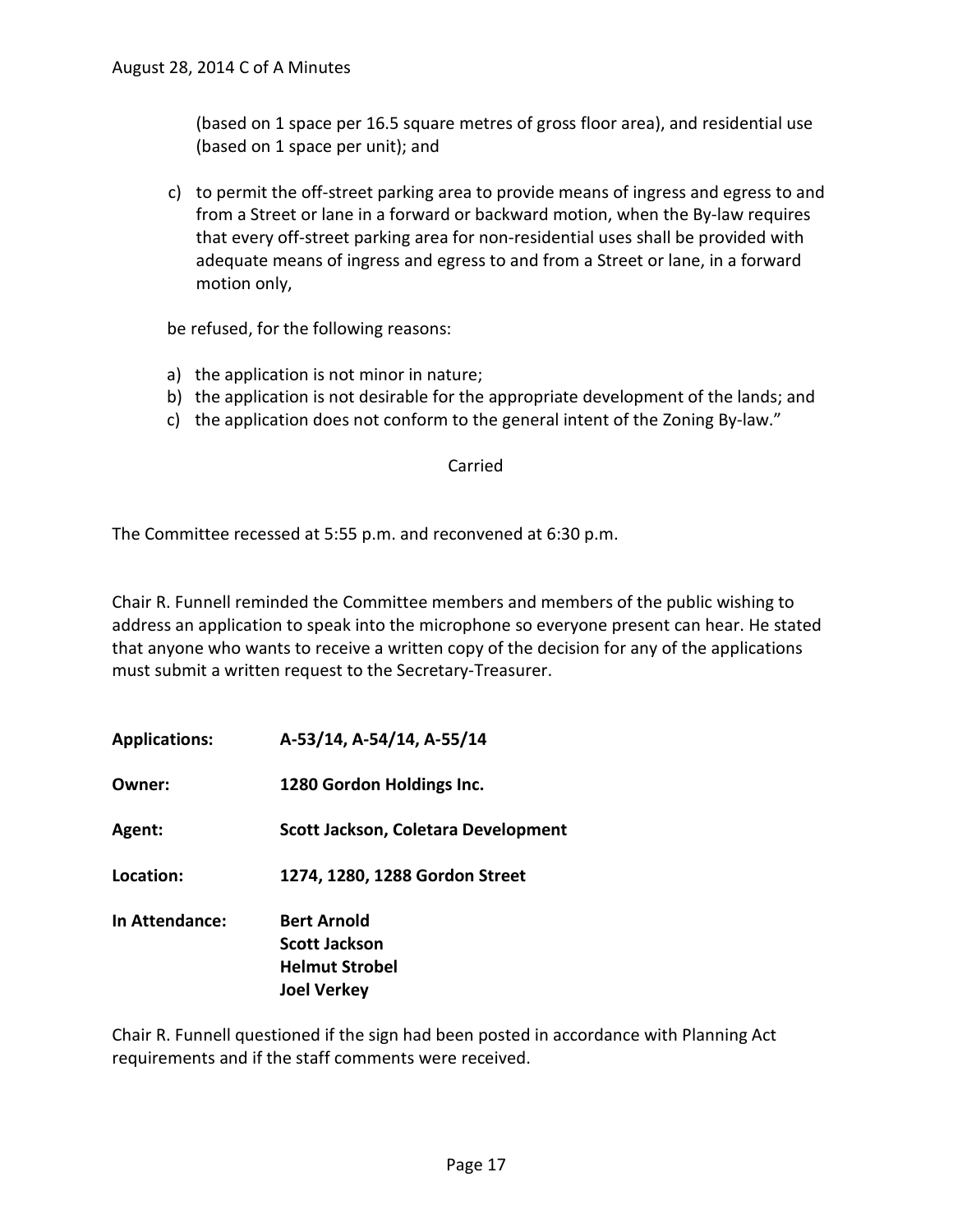Mr. S. Jackson replied that the sign was posted. Mr. B. Arnold replied that the staff comments were received.

Mr. B. Arnold asked if staff could explain the revised condition recommended by Planning Services. Planner M. Witmer proposed to modify the conditions recommended by Planning staff by deleting both and replacing with a single condition. He stated that Planning staff had worked with the applicant to ensure that this condition was acceptable. Planner M. Witmer explained that through an active site plan application staff are in discussions with the applicant regarding a possible land dedication to the City for the future completion of a trail network. He stated that the revised condition was worded in such a way to101 provide clarity regarding the rear yard setback if the land dedication does occur. Mr. B. Arnold indicated that the applicant agrees with the revised condition.

Committee member L. McNair stated that he is concerned about the reduction in amenity space. Mr. B. Arnold replied that amenity space will be provided with the lands to be dedicated and the south part of the property will be a wildlife corridor so he feels there is more than ample amenity space. Planner M. Witmer stated he concurs with the reasoning provided by Mr. B. Arnold. He added that the City has a plan to extend a public trail through the rear of the property so that will compensate for some amenity space reduction.

Committee member L. McNair stated he would feel more comfortable if there was a condition that made the conditions conditional upon the land dedication as he felt that this application was premature without the dedication being in place.

Mr. B. Arnold commented that the project is subject to site plan approval and the review is well underway and he does not feel it is necessary to couple the variance with the dedication as it will be considered in the site plan approval process.

# Application A-53/14

Having considered whether or not the variance(s) requested are minor and desirable for the appropriate development and use of the land and that the general intent and purpose of the Zoning By-law and the Official Plan will be maintained, and that this application has met the requirements of Section 45(1) of the Planning Act, R.S.O. 1990, Chapter P.13 as amended,

Moved by K. Ash seconded by B. Birdsell,

"THAT in the matter of an application under Section 45(1) of the Planning Act, R.S.O. 1990, c.P13, as amended, variances from the requirements of Section 5.4.2.4.1 and Table 5.4.2, Rows 9 and 13 of Zoning By-law (1995)-14864, as amended for 1274 Gordon Street,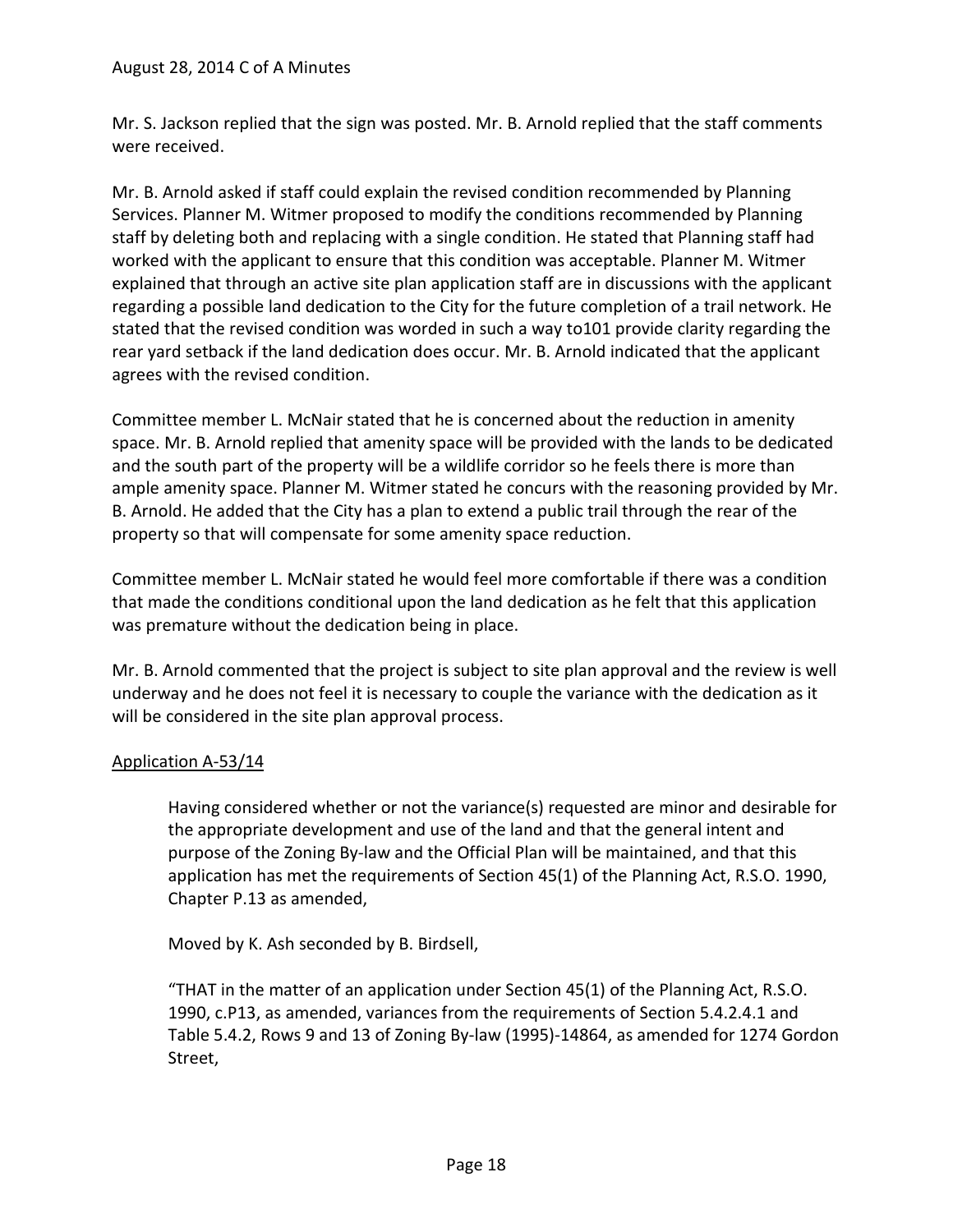- a) to permit a minimum common amenity area of not less than 30 square metres (322.9 square feet) per dwelling unit for each unit up to 20 and for each additional dwelling unit, not less than 12. 37 square metres (133.14 square feet) [total of 2,839 square metres] provided, when the By-law requires that a minimum common amenity area of not less than 30 square metres per dwelling unit for each unit up to 20 is provided and for each additional dwelling unit, not less than 20 square metres (215.27 square feet) of common amenity area be provided and aggregated into areas of not less than 50 square metres (538.19 square feet) is provided [total of 4,220 square metres required];
- b) to permit a minimum rear yard of 6.5 metres (21.32 feet), when the By-law requires that minimum rear yard be equal to 20% of the lot depth [50 metres] or one-half the building height [7 metres] is provided, whichever is greater, but in no case less than 7.5 metres (24.6 feet); and
- c) to permit a minimum landscaped open space of 20% of the lot area for building heights from 5 to 10 storeys, when the By-law requires that the minimum landscaped open space of 40% of the lot area for buildings from 5 to 10 storeys be provided,

be approved, subject to the following condition:

1. That the variance to permit a reduced rear yard setback of 6.5 metres only apply to the surveyed and staked limits of the Significant Natural Area in the event this becomes the new rear lot line."

## Carried

# Application A-54/14

Having considered whether or not the variance(s) requested are minor and desirable for the appropriate development and use of the land and that the general intent and purpose of the Zoning By-law and the Official Plan will be maintained, and that this application has met the requirements of Section 45(1) of the Planning Act, R.S.O. 1990, Chapter P.13 as amended,

Moved by K. Ash seconded by B. Birdsell,

"THAT in the matter of an application under Section 45(1) of the Planning Act, R.S.O. 1990, c.P13, as amended, variances from the requirements of Section 5.4.2.4.1 and Table 5.4.2, Rows 9 and 13 of Zoning By-law (1995)-14864, as amended for 1280 Gordon Street,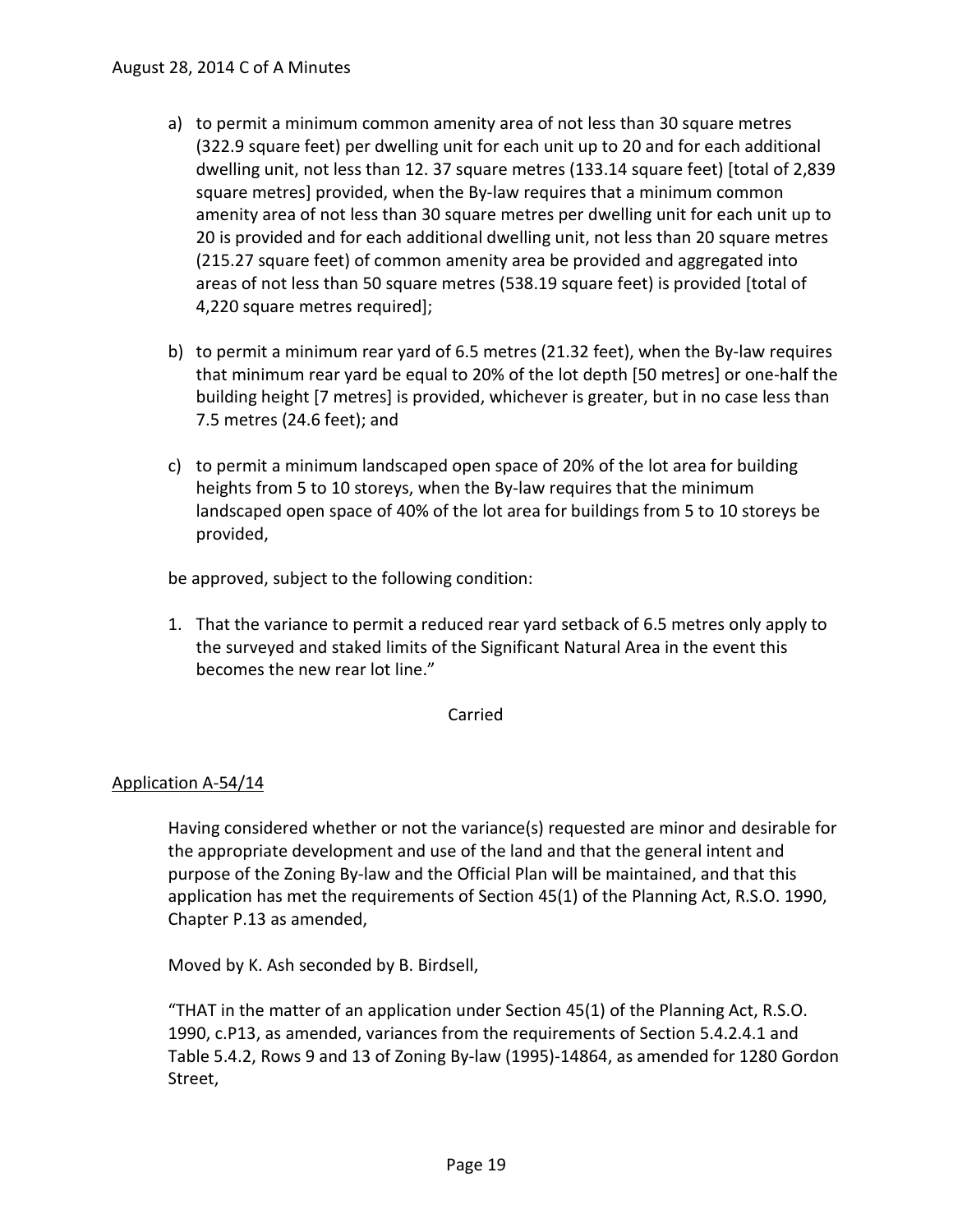- a) to permit a minimum common amenity area of not less than 30 square metres (322.9 square feet) per dwelling unit for each unit up to 20 and for each additional dwelling unit, not less than 12. 37 square metres (133.14 square feet) [total of 2,839 square metres] provided, when the By-law requires that a minimum common amenity area of not less than 30 square metres per dwelling unit for each unit up to 20 is provided and for each additional dwelling unit, not less than 20 square metres (215.27 square feet) of common amenity area be provided and aggregated into areas of not less than 50 square metres (538.19 square feet) is provided [total of 4,220 square metres required];
- b) to permit a minimum rear yard of 6.5 metres (21.32 feet), when the By-law requires that minimum rear yard be equal to 20% of the lot depth [50 metres] or one-half the building height [7 metres] is provided, whichever is greater, but in no case less than 7.5 metres (24.6 feet); and
- c) to permit a minimum landscaped open space of 20% of the lot area for building heights from 5 to 10 storeys, when the By-law requires that the minimum landscaped open space of 40% of the lot area for buildings from 5 to 10 storeys be provided,

be approved, subject to the following condition:

1. That the variance to permit a reduced rear yard setback of 6.5 metres only apply to the surveyed and staked limits of the Significant Natural Area in the event this becomes the new rear lot line."

## Carried

## Application A-55/14

Having considered whether or not the variance(s) requested are minor and desirable for the appropriate development and use of the land and that the general intent and purpose of the Zoning By-law and the Official Plan will be maintained, and that this application has met the requirements of Section 45(1) of the Planning Act, R.S.O. 1990, Chapter P.13 as amended,

Moved by K. Ash seconded by B. Birdsell,

"THAT in the matter of an application under Section 45(1) of the Planning Act, R.S.O. 1990, c.P13, as amended, variances from the requirements of Section 5.4.2.4.1 and Table 5.4.2, Rows 9 and 13 of Zoning By-law (1995)-14864, as amended for 1288 Gordon Street,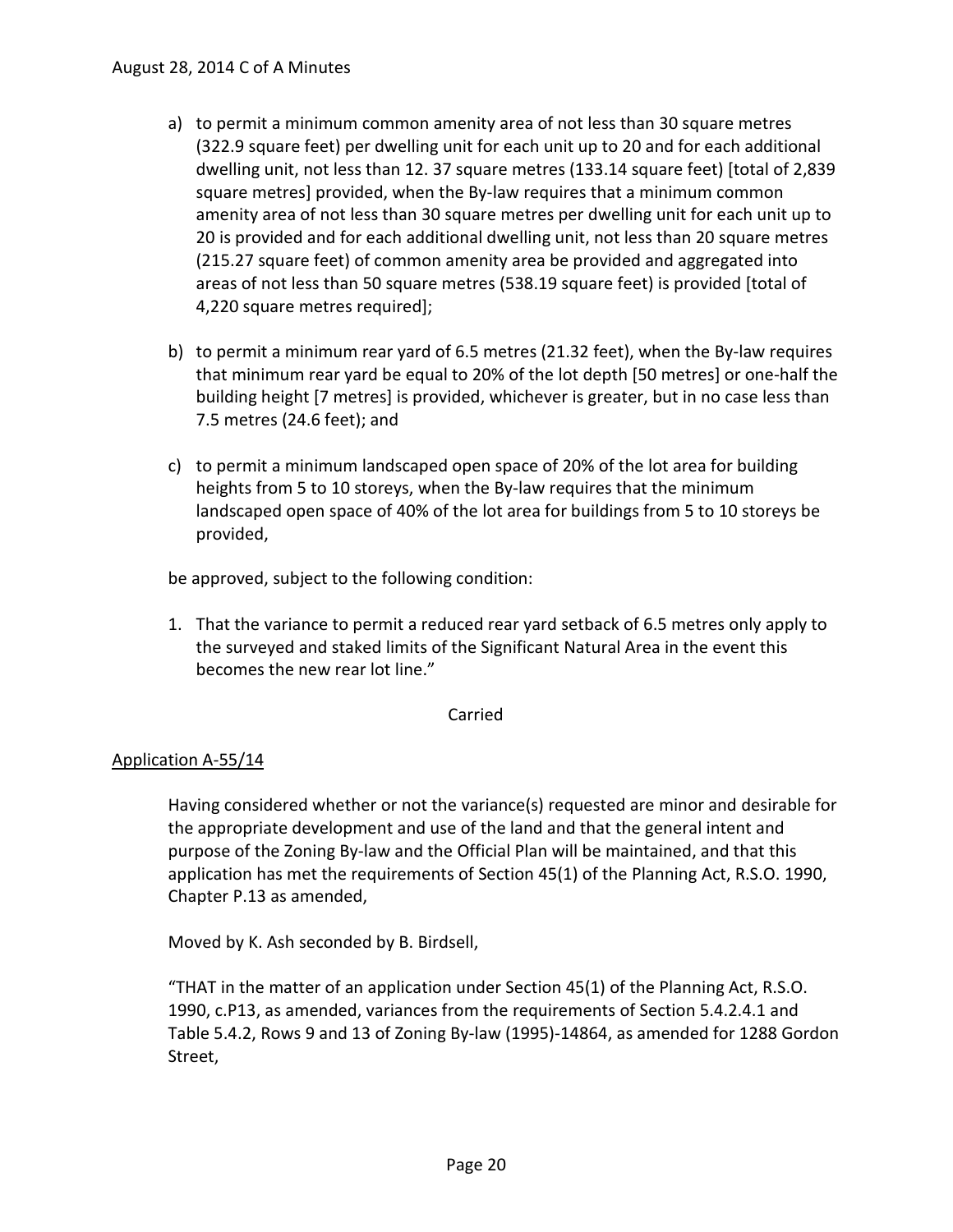- a) to permit a minimum common amenity area of not less than 30 square metres (322.9 square feet) per dwelling unit for each unit up to 20 and for each additional dwelling unit, not less than 12. 37 square metres (133.14 square feet) [total of 2,839 square metres] provided, when the By-law requires that a minimum common amenity area of not less than 30 square metres per dwelling unit for each unit up to 20 is provided and for each additional dwelling unit, not less than 20 square metres (215.27 square feet) of common amenity area be provided and aggregated into areas of not less than 50 square metres (538.19 square feet) is provided [total of 4,220 square metres required];
- b) to permit a minimum rear yard of 6.5 metres (21.32 feet), when the By-law requires that minimum rear yard be equal to 20% of the lot depth [50 metres] or one-half the building height [7 metres] is provided, whichever is greater, but in no case less than 7.5 metres (24.6 feet); and
- c) to permit a minimum landscaped open space of 20% of the lot area for building heights from 5 to 10 storeys, when the By-law requires that the minimum landscaped open space of 40% of the lot area for buildings from 5 to 10 storeys be provided,

be approved, subject to the following condition:

1. That the variance to permit a reduced rear yard setback of 6.5 metres only apply to the surveyed and staked limits of the Significant Natural Area in the event this becomes the new rear lot line."

Carried

| <b>Application:</b> | A-89/14                                   |
|---------------------|-------------------------------------------|
| Owner:              | <b>Bernhard and Waltraud Hasselwander</b> |
| Agent:              | N/A                                       |
| Location:           | 95 Dean Avenue                            |
| In Attendance:      | <b>Bernhard Hasselwander</b>              |

Chair R. Funnell questioned if the sign had been posted in accordance with Planning Act requirements and if the staff comments were received.

Mr. B. Hasselwander replied that the sign was posted but that he did not receive comments. Chair R. Funnell stated the comments were mailed to the applicant. Secretary-Treasurer T.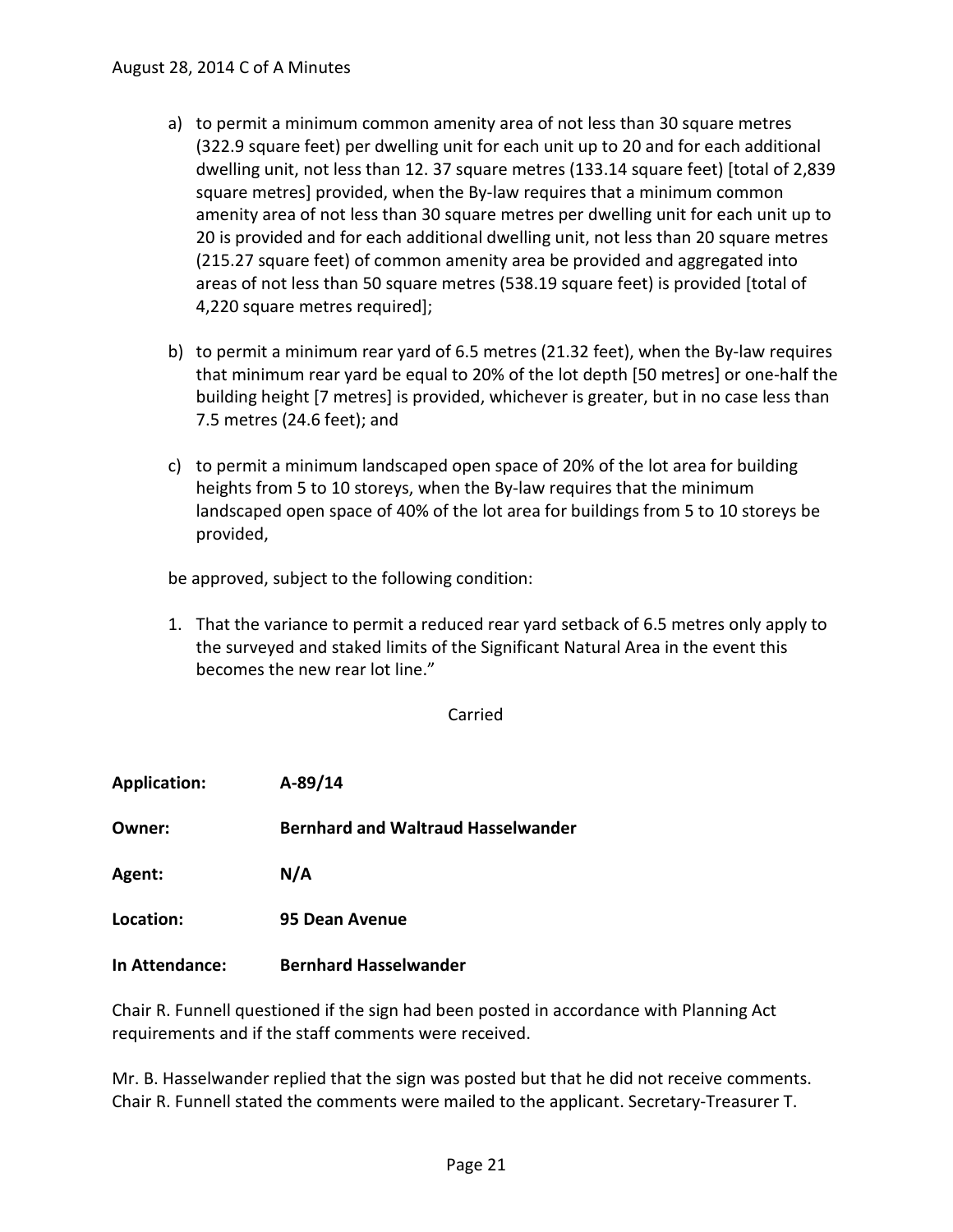Russell provided a copy to the applicant. Chair R. Funnell asked Mr. B. Hasselwander to take a few minutes to read over the comments. Chair R. Funnell asked if the applicant was in agreement with the comments. Mr. B. Hasselwander replied yes.

Committee member L. McNair asked the applicant if the intent was to tear down the existing carport and rebuild a garage or is the intent to leave the existing carport there and enclose it. Mr. B. Hasselwander replied that he had taken a legal carport and converted into an illegal garage and would like to correct the situation by legalizing the garage. Committee member L. McNair noted that the staff comments mention a building permit and requested clarification if the applicant needs a building permit if the carport is already enclosed. Planner M. Witmer stated that a building permit was not obtained for this work and this is the first step in the process to legalize the garage. He added that following the Committee's decision a building permit will be required.

Having considered whether or not the variance(s) requested are minor and desirable for the appropriate development and use of the land and that the general intent and purpose of the Zoning By-law and the Official Plan will be maintained, and that this application has met the requirements of Section 45(1) of the Planning Act, R.S.O. 1990, Chapter P.13 as amended,

Moved by B. Birdsell seconded by L. McNair,

"THAT in the matter of an application under Section 45(1) of the Planning Act, R.S.O. 1990, c.P13, as amended, a variance from the requirements of Table 5.1.2, Row 7 of Zoning By-law (1995)-14864, as amended, for 95 Dean Avenue, to permit a right side yard setback of 0.6 metres (1.97 feet) for an attached garage, when the By-law requires that a minimum side yard of 1.5 metres (4.9 feet) be provided, be approved."

Carried

| <b>Finterra Realty Inc.</b><br>Owner:<br>Agent:<br>Location:<br><b>28 Bett Court</b><br>In Attendance:<br><b>Neil Nobel</b><br><b>Maria Finoro</b><br><b>Bert Tami</b> | <b>Application:</b> | $A-86/14$                              |
|------------------------------------------------------------------------------------------------------------------------------------------------------------------------|---------------------|----------------------------------------|
|                                                                                                                                                                        |                     |                                        |
|                                                                                                                                                                        |                     | <b>Neil Nobel, Tambro Construction</b> |
|                                                                                                                                                                        |                     |                                        |
|                                                                                                                                                                        |                     |                                        |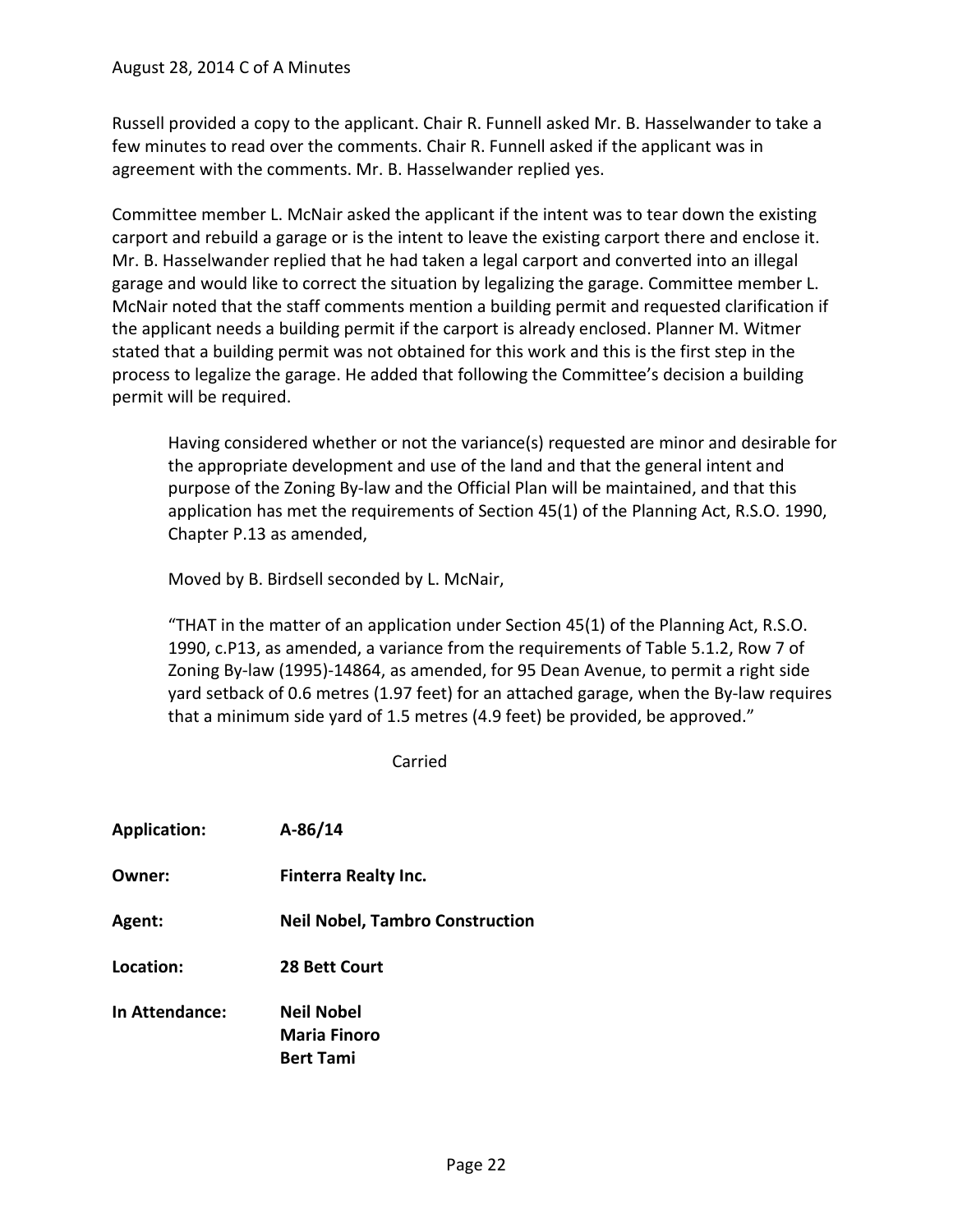Secretary-Treasurer T. Russell informed the Committee that comments from Guelph Hydro Electric Systems Inc. were received after the comment package was prepared. Guelph Hydro recommended that a condition be added for File A-86/14 requiring the applicant to make arrangements for the servicing of the new lot via an underground service. Copies of Guelph Hydro's comments were provided to the Committee members.

Chair R. Funnell questioned if the sign had been posted in accordance with Planning Act requirements and if the staff comments were received. Mr. N. Nobel replied that the sign had been posted and that comments were received. He stated that he is in agreement with the comments provided.

The Committee had no questions for the applicant or staff.

Having considered whether or not the variance(s) requested are minor and desirable for the appropriate development and use of the land and that the general intent and purpose of the Zoning By-law and the Official Plan will be maintained, and that this application has met the requirements of Section 45(1) of the Planning Act, R.S.O. 1990, Chapter P.13 as amended,

Moved by L. McNair seconded by K. Ash,

"THAT in the matter of an application under Section 45(1) of the Planning Act, R.S.O. 1990, c.P13, as amended, a variance from the requirements of Sections 7.3.5.4.2.1 and Table 7.4, Row 4 of Zoning By-law (1995)-14864, as amended, for 28 Bett Court,

- a) to permit a building height of 10.3 metres (33.8 feet), when the By-law requires a maximum building height of 8 metres (26.2 feet); and
- b) to permit a right side yard of 5.5 metres (18.04 feet), when the By-law requires a minimum side yard of 6 metres (19.69 feet) be provided,

be approved, subject to the following condition:

1. That prior to the issuance of a building permit, the applicant make arrangements with the Technical Services Department for servicing of the new lot via an underground service. A kabar unit is also required in order to service the new lot to the North. This will be at the applicant's expense."

Carried

The meeting was adjourned by B. Birdsell at 6:58 p.m.